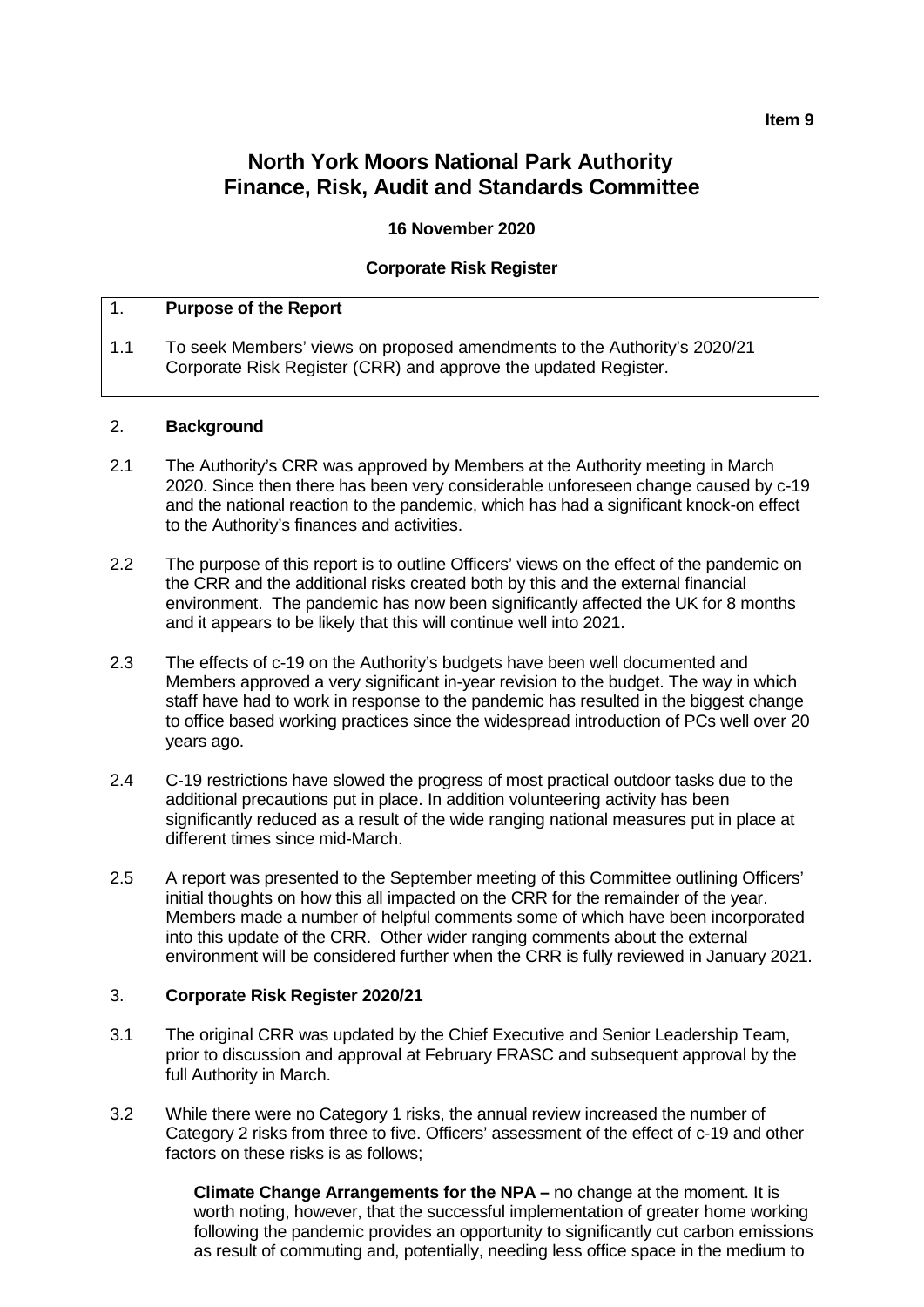longer term. Recruitment is currently underway to the Climate Change Officer role, jointly funded with Scarborough Borough Council.

- **Financial Strategy –** the increase in the risk category from 3 to 2 was as a result of continued external financial uncertainty for 2020/21 and this was before the nature of the pandemic became apparent. While a revised budget has been put in place to take account of lost income, there are longer term concerns about income generated by the Authority and the level of DEFRA grant settlement for 2021/22. The latter remains uncertain and the Medium Term Financial Strategy, covered elsewhere in the papers for this meeting, has reflected this with the consequent reduction of funds for a number of budgets. The Authority's revised budget balances and Officers believe that the financial risk for 2020/21 is under control and therefore propose that this risk level should remain at Category 2 this year, but will potentially increase to Category 1 next year.
- **Marine and Terrestrial Wildlife and Biodiversity –** no change.
- **Capacity and Resilience –** in 2019/20, this was reduced to a Category 2 risk. For this year, it was noted that careful management was still required to ensure that the Authority's ambitious work programme was delivered effectively. The effect of the pandemic has been to place considerable additional burden on several groups of staff to both deal with pandemic related work and deliver existing work programmes. Key staff members have been diverted to work almost exclusively on c-19 matters; communication within teams has remained good, but inter team communication has undoubtedly been made harder by most staff having little, if any, face to face contact with each other. This can, to a large extent, be replaced by the sensible use of available technology. The speed of transition from office to home based working, however, means that development work needs to be undertaken to ensure that all staff have the right skills in place to work and thrive in this new environment. It is Officers' view that the risk level here has increased considerably this year and it should return to a Category 1 risk.
- **Minerals Development Pressure on the Park –** no change, although a close eye will need to be kept on planning developments at a national level. The Boulby Mine planning application has now been received and is being assessed. There is a PPA to cover the costs of outside expertise, but there may be some additional future costs for the Authority for potential legal and s106 work.
- Both **Health and Safety** and the **Woodsmith Mine - Implementation** were rated as Category 3 risks. There is no change proposed for the latter.

The additional health and safety burdens, as a result of the pandemic, are considerable both in their scope and complexity as well as the repercussions if incorrect judgements are made. The significant impact of large numbers of additional visitors both at Sutton Bank and key sites around the National Park has been problematic at times and resources have been diverted away from other areas to manage the issues caused

Work in relation to health and safety matters for volunteers has concentrated on c-19 matters and not the wider communication plan envisaged. In view of the reduction in volunteering, Officers expect this action to be carried over into 2021/22. The Corporate Health and Safety assessment has been postponed to allow the new CEO sufficient time with the Authority to be able to play a meaningful role, but will be completed this year. Planned training with Members has not taken place due to the difficulties of meeting due to c-19, but Officers are keen that this should go ahead and Members' views on this would be welcome.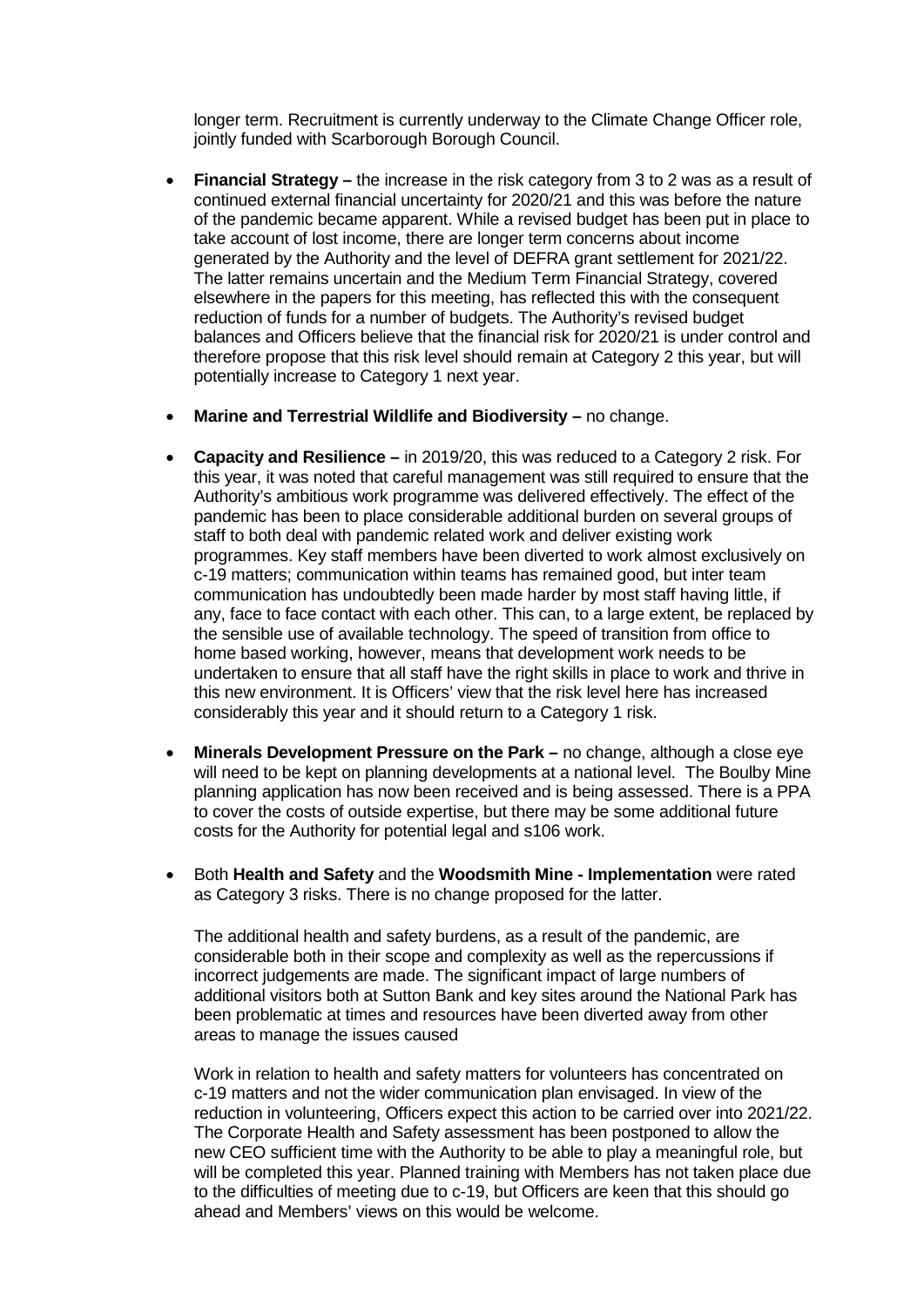The additional workload to manage risk and the cost associated with c-19 are not likely to disappear at any point during 2020/21and so it is proposed that this risk level should be raised to Category 2.

#### 4. **Financial Implications**

4.1 There are no financial implications resulting directly from this report.

#### 5. **Legal and Sustainability Implications**

5.1 There are no legal or sustainability implications resulting from this report.

## 6. **Recommendation**

.

6.1 That Members comment on Officers' proposals to amend the risk categories as outlined in part 3 of this report.

Contact Officer: Ian Nicholls Head of Corporate Services 01439 772700

#### **Background documents to this report File Ref. File Ref.**

- 1. FRASC Papers June, September and November 2019 and February, September 2020
- 2. NPA Paper March 2020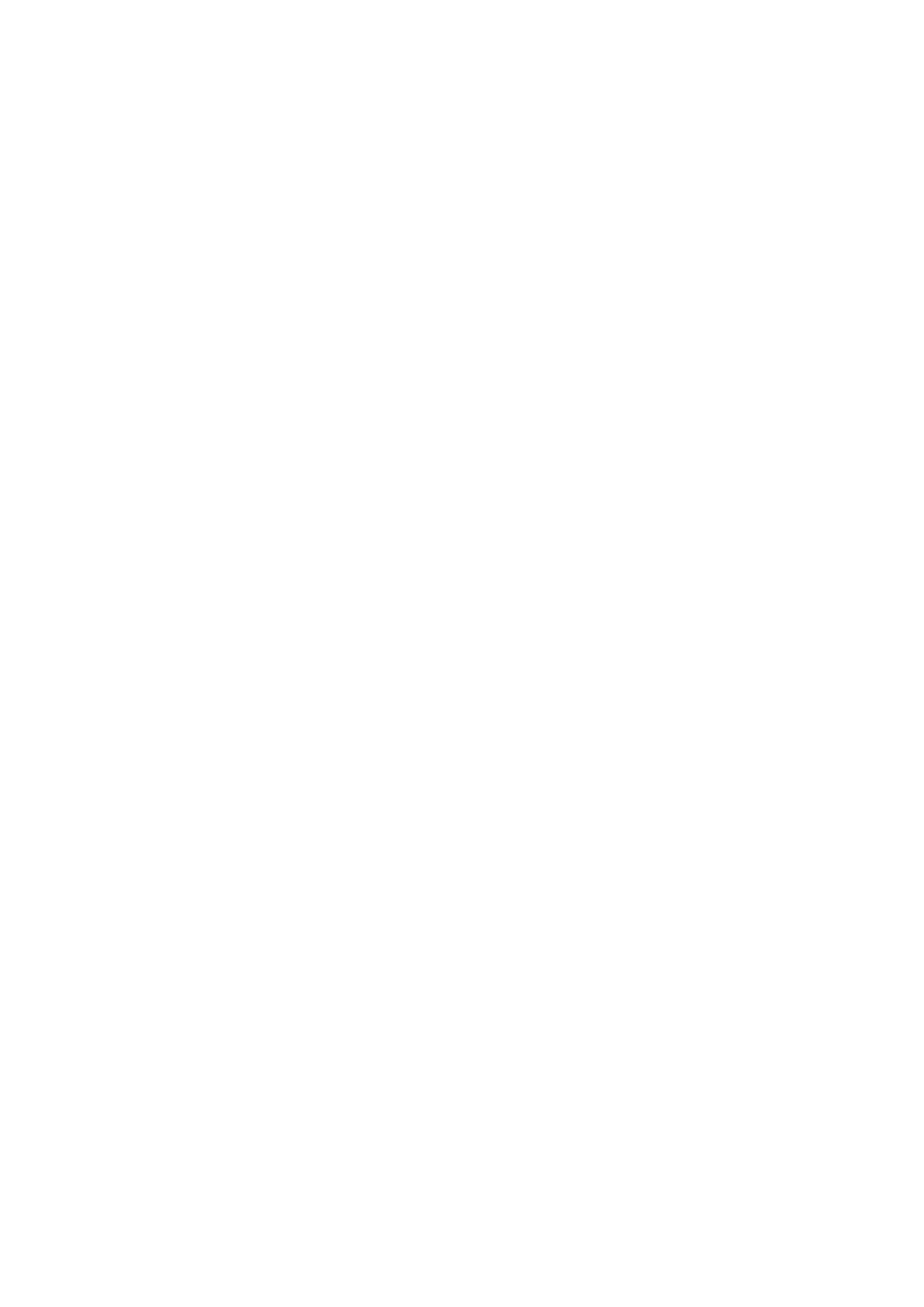| Phase 1 - Identification                |                                                                                                                                                                                                           |                                                 |          |                                                                                                                                                                                                                                                                                                                                                                                                           |  |  |                 |                                      |                       |                          |                       |      |
|-----------------------------------------|-----------------------------------------------------------------------------------------------------------------------------------------------------------------------------------------------------------|-------------------------------------------------|----------|-----------------------------------------------------------------------------------------------------------------------------------------------------------------------------------------------------------------------------------------------------------------------------------------------------------------------------------------------------------------------------------------------------------|--|--|-----------------|--------------------------------------|-----------------------|--------------------------|-----------------------|------|
| <b>Risk</b><br><b>Number</b>            | 201/560                                                                                                                                                                                                   | <b>Risk Title</b>                               |          | 201/560 - Climate Change Arrangements for the Park Authority                                                                                                                                                                                                                                                                                                                                              |  |  |                 | <b>Risk</b><br>Owner                 | <b>NYM CEO</b>        |                          | Manager               |      |
| <b>Description</b>                      |                                                                                                                                                                                                           |                                                 |          | Failure to achieve net carbon zero or positive for the National Park Authority by 2030 resulting in inability to<br>meet public expectations, and management of impact of extreme climate events.                                                                                                                                                                                                         |  |  |                 | <b>Risk</b><br>Group                 | Strategic             |                          | <b>Risk Type</b>      |      |
| <b>Phase 2 - Current Assessment</b>     |                                                                                                                                                                                                           |                                                 |          |                                                                                                                                                                                                                                                                                                                                                                                                           |  |  |                 |                                      |                       |                          |                       |      |
|                                         | <b>Current Control Measures</b>                                                                                                                                                                           |                                                 |          | Many long standing reductions in energy use; good working practices; secondary glazing in buildings where possible and appropriate; Members<br>seminar arranged; member of All Parks Climate Change Action Group; decision made to procure carbon efficient/electric vehicles by 2024; Time<br>given for rail/sea travel so no flights funded; carbon off setting programme by appropriate tree planting; |  |  |                 |                                      |                       |                          |                       |      |
| Probability H                           |                                                                                                                                                                                                           | <b>Objectives</b>                               | <b>M</b> | <b>Financial</b>                                                                                                                                                                                                                                                                                                                                                                                          |  |  | <b>Services</b> | M                                    | <b>Reputation H</b>   |                          | Category              |      |
| <b>Phase 3 - Risk Reduction Actions</b> |                                                                                                                                                                                                           |                                                 |          |                                                                                                                                                                                                                                                                                                                                                                                                           |  |  |                 |                                      |                       |                          |                       |      |
|                                         |                                                                                                                                                                                                           |                                                 |          |                                                                                                                                                                                                                                                                                                                                                                                                           |  |  |                 |                                      | <b>Action Manager</b> | Action by                | Completed             | $\%$ |
|                                         |                                                                                                                                                                                                           |                                                 |          | <b>Reduction</b> 201/18 - Re-boot management of volunteers and fleet mileage to further reduce carbon emissions                                                                                                                                                                                                                                                                                           |  |  |                 | NYM DIR PS<br>NYM Ho CS              |                       | Wed-31-<br>$M$ ar-21     |                       | 50%  |
|                                         |                                                                                                                                                                                                           |                                                 |          | <b>Reduction</b> 201/1282 - Initiate procurement to move to electric vehicles                                                                                                                                                                                                                                                                                                                             |  |  |                 | NYM CEO<br>NYM Ho CS                 |                       | Tue-31-Mar<br>20         | Sat-31-Oct-20         | 100% |
| <b>Reduction</b>                        |                                                                                                                                                                                                           | better sharing of knowledge                     |          | 201/1289 - Carry out a volunteers skills audit to capture existing knowledge on climate changes to enable                                                                                                                                                                                                                                                                                                 |  |  |                 | NYM Ho CS                            |                       | $Wed-31-$<br>$M$ ar-21   |                       | 20%  |
| <b>Reduction</b>                        | knowledge                                                                                                                                                                                                 |                                                 |          | 201/1290 - Develop and implement training on response to climate change issues and enhance skills and                                                                                                                                                                                                                                                                                                     |  |  |                 | NYM DIR CONSERV<br>NYM Ho CS         |                       | $Wed-31-$<br>$M$ ar-21   |                       | 0%   |
|                                         |                                                                                                                                                                                                           |                                                 |          | <b>Reduction</b> 201/1295 - Update longstanding climate change policies for the Authority                                                                                                                                                                                                                                                                                                                 |  |  |                 | NYM DoP<br>NYM HO SP<br>NYM Mgt Team |                       | Wed-31-<br>Mar-21        |                       | 0%   |
|                                         |                                                                                                                                                                                                           |                                                 |          | <b>Reduction</b> 201/1392 - Continue to reduce energy use in buildings (ongoing)                                                                                                                                                                                                                                                                                                                          |  |  |                 | NYM DIR PS<br>NYM Ho CS              |                       | Wed-31-<br>Mar-21        |                       | 0%   |
|                                         |                                                                                                                                                                                                           |                                                 |          | <b>Reduction</b> 201/1742 - Continue to reduce energy use in vehicles and other travel (ongoing)                                                                                                                                                                                                                                                                                                          |  |  |                 | NYM DIR PS<br>NYM Ho CS              |                       | <b>Wed-31-</b><br>Mar-21 |                       | 0%   |
| <b>Reduction</b>                        |                                                                                                                                                                                                           |                                                 |          | 201/1748 - Explore and find financial support to secure resources to carry out climate change work; continue<br>to fund/recruit Climate Change Officer post jointly with Scarborough BC.                                                                                                                                                                                                                  |  |  |                 | <b>NYM Members</b><br>NYM Mgt Team   |                       | Wed-31-<br>Mar-21        |                       | 50%  |
|                                         |                                                                                                                                                                                                           |                                                 |          | Reduction 201/1884 - Review grant criteria to encourage environmentally positive activity                                                                                                                                                                                                                                                                                                                 |  |  |                 | NYM Mgt Team                         |                       | Wed-31-<br>$M$ ar-21     |                       | 0%   |
|                                         |                                                                                                                                                                                                           |                                                 |          | <b>Reduction</b> 201/1885 - Continue to work with Partners to achieve net carbon zero (ongoing)                                                                                                                                                                                                                                                                                                           |  |  |                 | NYM Mgt Team                         |                       | Wed-31-<br>Mar-21        |                       | 0%   |
| <b>Reduction</b>                        | 201/1945 - Consider how the use of technology can ensure that the Authority's public services are delivered<br>effectively with a significant element of home working for the majority of staff post c-19 |                                                 |          |                                                                                                                                                                                                                                                                                                                                                                                                           |  |  |                 |                                      | NYM Mgt Team          | Wed-31-<br>$M$ ar-21     |                       | 25%  |
|                                         |                                                                                                                                                                                                           | <b>Phase 4 - Post Risk Reduction Assessment</b> |          |                                                                                                                                                                                                                                                                                                                                                                                                           |  |  |                 |                                      |                       |                          |                       |      |
| <b>Probability M</b>                    |                                                                                                                                                                                                           | Objectives M                                    |          | <b>Financial</b>                                                                                                                                                                                                                                                                                                                                                                                          |  |  | <b>Services</b> | M                                    | Reputation H          |                          | Category              |      |
| Phase 5 - Fallback Plan                 |                                                                                                                                                                                                           |                                                 |          |                                                                                                                                                                                                                                                                                                                                                                                                           |  |  |                 |                                      |                       |                          |                       |      |
|                                         |                                                                                                                                                                                                           |                                                 |          |                                                                                                                                                                                                                                                                                                                                                                                                           |  |  |                 |                                      |                       |                          | <b>Action Manager</b> |      |
| <b>Fallback</b><br>Plan                 |                                                                                                                                                                                                           |                                                 |          |                                                                                                                                                                                                                                                                                                                                                                                                           |  |  |                 |                                      |                       |                          |                       |      |



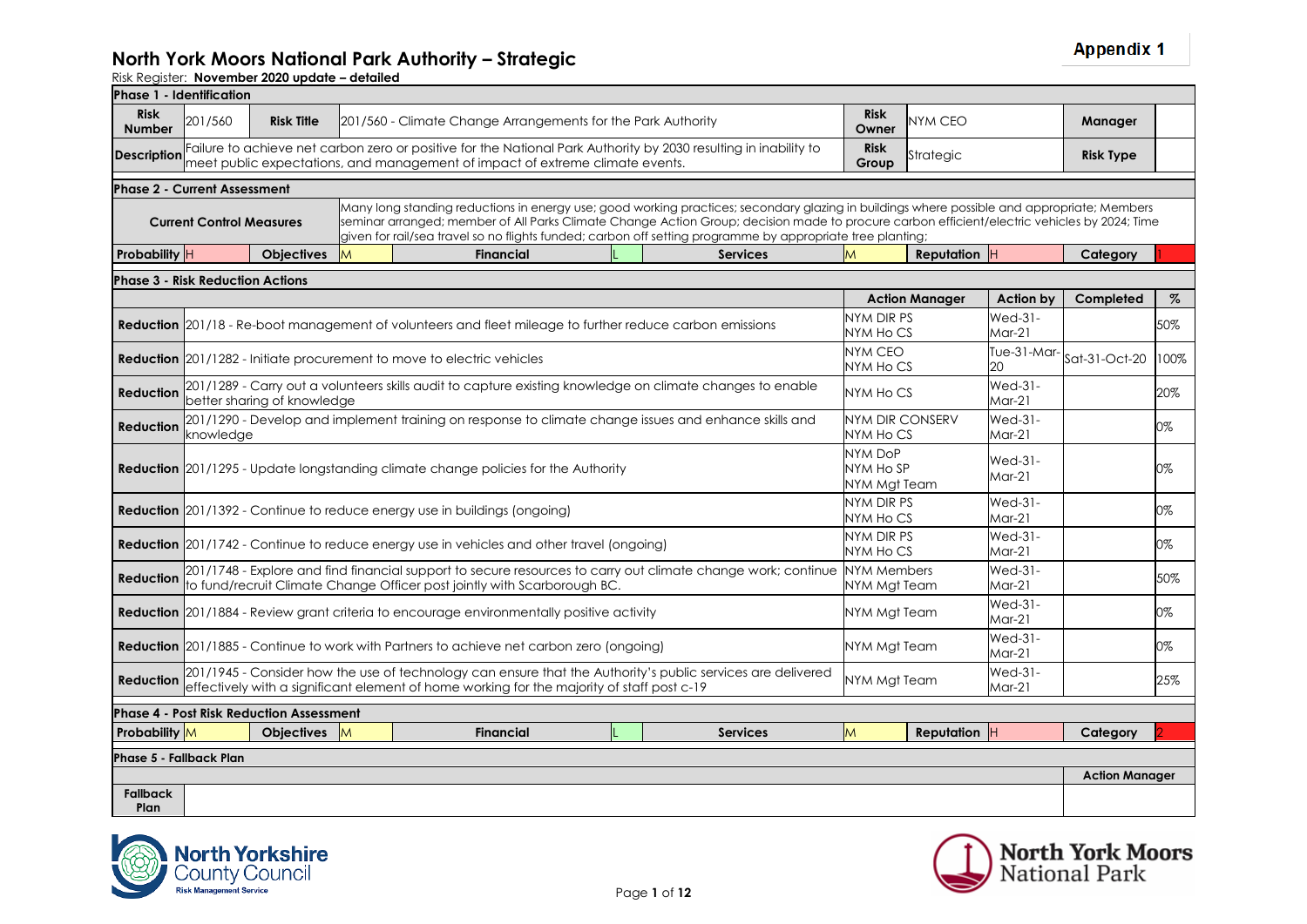### **North York Moors National Park Authority – Strategic**

|                              | <b>Phase 1 - Identification</b>     |                                                                           |           |                                                                                                                                                                                                                                                                                                                                                                                                                                                                                                                                                                                                                                                                                                                                                                                                                                                                                                                                                                                                                                                                                                                                                                                                                                                                                                                                                                                                                                                                                                                                                                                                                                                                                                                                                      |                      |                   |                  |                     |
|------------------------------|-------------------------------------|---------------------------------------------------------------------------|-----------|------------------------------------------------------------------------------------------------------------------------------------------------------------------------------------------------------------------------------------------------------------------------------------------------------------------------------------------------------------------------------------------------------------------------------------------------------------------------------------------------------------------------------------------------------------------------------------------------------------------------------------------------------------------------------------------------------------------------------------------------------------------------------------------------------------------------------------------------------------------------------------------------------------------------------------------------------------------------------------------------------------------------------------------------------------------------------------------------------------------------------------------------------------------------------------------------------------------------------------------------------------------------------------------------------------------------------------------------------------------------------------------------------------------------------------------------------------------------------------------------------------------------------------------------------------------------------------------------------------------------------------------------------------------------------------------------------------------------------------------------------|----------------------|-------------------|------------------|---------------------|
| <b>Risk</b><br><b>Number</b> | 201/158                             | <b>Risk Title</b>                                                         |           | 201/158 - Financial Strategy                                                                                                                                                                                                                                                                                                                                                                                                                                                                                                                                                                                                                                                                                                                                                                                                                                                                                                                                                                                                                                                                                                                                                                                                                                                                                                                                                                                                                                                                                                                                                                                                                                                                                                                         | <b>Risk</b><br>Owner | <b>NYM CEO</b>    | Manager          | <b>NYM</b><br>Ho CS |
|                              |                                     | uncertainty may become a more significant factor over the next 12 months. |           | Failure to implement the Medium Term Financial Strategy with sufficient resilience. Significant loss of income due to<br>ongoing c-19 pandemic, failure to spend remaining budget on time due to c-19 restrictions and consequent failure to<br>deliver agreed outputs. National financial issues as a result of c-19 adversely affecting future levels of National Park<br><b>Description</b> Grant and availability of external funding opportunities. Failure to continue to develop and implement the Income<br>generation strategy and property strategy. Failure to detect and act upon fraudulent or corrupt activity. Such failures<br>may result in limiting the ability to deliver statutory purposes and financial loss to the Authority. Increasing external                                                                                                                                                                                                                                                                                                                                                                                                                                                                                                                                                                                                                                                                                                                                                                                                                                                                                                                                                                             | <b>Risk</b><br>Group | Finance           | <b>Risk Type</b> |                     |
|                              | <b>Phase 2 - Current Assessment</b> |                                                                           |           |                                                                                                                                                                                                                                                                                                                                                                                                                                                                                                                                                                                                                                                                                                                                                                                                                                                                                                                                                                                                                                                                                                                                                                                                                                                                                                                                                                                                                                                                                                                                                                                                                                                                                                                                                      |                      |                   |                  |                     |
|                              | <b>Current Control Measures</b>     |                                                                           | activity; | <b>Financial Strategy controls:</b> High level of efficiency; low unit costs; restructure and refocus carried out recently; reserves<br>reviewed for adequacy; established budget monitoring processes; engagement with Defra and other partners; focus on<br>income generation and seeking opportunities to optimise income; more opportunistic in approach to external funding;<br>effective day to day financial management; Financial Settlement from Defra received January 2016 to 2020; 4 year rolling<br>MTFS in place in refreshed Business Plan 2017-2020; NYNP Charitable Trust established; Financial Framework developed to<br>enable appropriate decision taking; Grants to third parties and future budget splits agreed;<br><b>Fraud and Corruption controls:</b> Financial Regulations, internal control checks for procurement, grants, income and<br>expenses, effective separation of duties for Finance staff; well established Ethical Code, Staff and Member Codes of<br>Conduct, regular audits (Internal and External), Whistleblowing Policy and external Officer; organisational culture through<br>our corporate values and continued external scrutiny of day to day financial systems via the collaboration agreement with<br>NYCC; further resources secured for the management of financial affairs via the collaboration agreement; anti-virus<br>software is regularly updated, electronic payment channels consistent with Payment Card Industry Standards; all systems<br>backed up and disaster recovery arrangements tested; annual Audit Plan to ensure that systems are tested; Map<br>compliance with the latest CIPFA Code and guidance; use of independent outside investigators to work on counter fraud |                      |                   |                  |                     |
| Probability H                |                                     | <b>Objectives</b>                                                         | M         | <b>Financial</b><br><b>Services</b>                                                                                                                                                                                                                                                                                                                                                                                                                                                                                                                                                                                                                                                                                                                                                                                                                                                                                                                                                                                                                                                                                                                                                                                                                                                                                                                                                                                                                                                                                                                                                                                                                                                                                                                  | M                    | <b>Reputation</b> | Category         |                     |
|                              |                                     |                                                                           |           |                                                                                                                                                                                                                                                                                                                                                                                                                                                                                                                                                                                                                                                                                                                                                                                                                                                                                                                                                                                                                                                                                                                                                                                                                                                                                                                                                                                                                                                                                                                                                                                                                                                                                                                                                      |                      |                   |                  |                     |

|                  | <b>Phase 3 - Risk Reduction Actions</b>                                                                                                                                                                                    |                                        |                          |                  |     |
|------------------|----------------------------------------------------------------------------------------------------------------------------------------------------------------------------------------------------------------------------|----------------------------------------|--------------------------|------------------|-----|
|                  |                                                                                                                                                                                                                            | <b>Action Manager</b>                  | Action<br>bv             | <b>Completed</b> | %   |
| <b>Reduction</b> | 201/19 - Manage expectations of Stakeholders (agencies, public, staff, volunteers etc) and ensure that additional<br>  resources are allocated in a clear and transparent way (ongoing)                                    | All Mat Board                          | $Wed-31-$<br>Mar-21      |                  | 50% |
| Reduction        | 201/20 - Continue to monitor performance of the income generating services against monetary expectations<br>(ongoing)                                                                                                      | <b>All Directors</b>                   | $Wed-31-$<br>$Mar-21$    |                  | 60% |
| Reduction        | 201/22 - Continue to link service delivery to performance and resources to ensure value for money and monitor<br><b>loutcomes</b>                                                                                          | All Members / Mgt<br>Board             | <b>Wed-31-</b><br>Mar-21 |                  | 60% |
|                  | <b>Reduction</b> 201/1281 - Agree and deliver on precise targets for additional car park income generated as a result of new ventures                                                                                      | <b>All Directors</b><br><b>NYM CEO</b> | <b>Wed-31-</b><br>Mar-21 |                  | 0%  |
|                  | Reduction 201/1283 - Provide support to the Trust to bring new resources into the North York Moors                                                                                                                         | <b>All Directors</b><br>NYM CEO        | <b>Wed-31-</b><br>Mar-21 |                  | 60% |
|                  | <b>Reduction</b> 201/1288 - Continue external funding initiatives (ongoing)                                                                                                                                                | <b>All Directors</b><br>NYM CEO        | <b>Wed-31-</b><br>Mar-21 |                  | 60% |
|                  | <b>Reduction</b> 201/1293 - Continue to horizon scan to identify and quantify changes to assumptions which underpin the MTFS and <b>Reduction</b> annual budget recognising the complexity and interdependencies (ongoing) | NYM Ho CS                              | <b>Wed-31-</b><br>Mar-21 |                  | 60% |



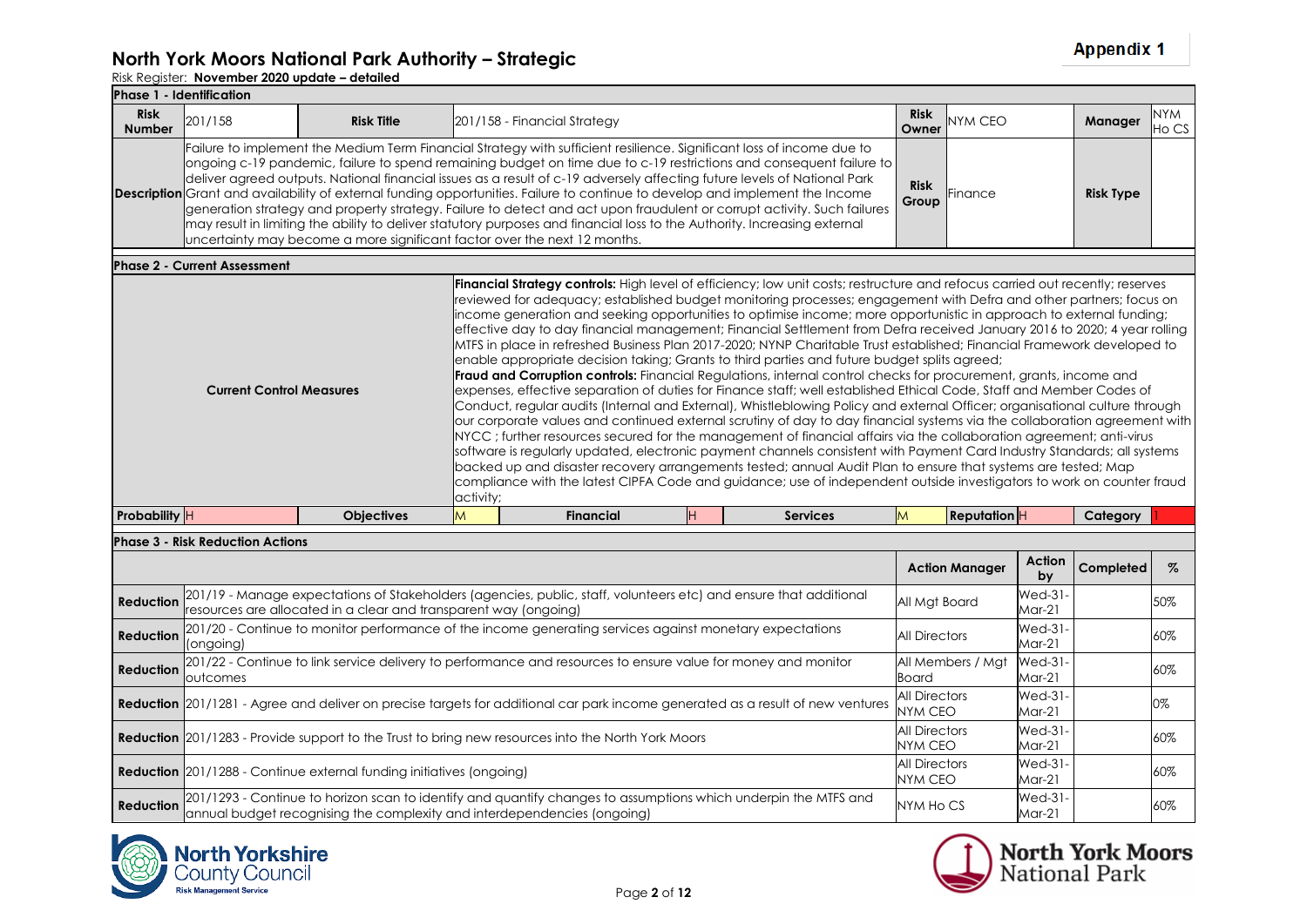| <b>Reduction</b>        | Audit Plan work. (ongoing)                            |                                                                                                                                                                           |   | 201/1737 - Continue to implement recommendations from an agreed Counter Fraud action plan as a result of annual                                                                                                                                             |  |                 | NYM Ho CS      |                     | <b>Wed-31-</b><br>$Mar-21$ |                       | 60%  |
|-------------------------|-------------------------------------------------------|---------------------------------------------------------------------------------------------------------------------------------------------------------------------------|---|-------------------------------------------------------------------------------------------------------------------------------------------------------------------------------------------------------------------------------------------------------------|--|-----------------|----------------|---------------------|----------------------------|-----------------------|------|
|                         |                                                       | <b>NYM CEO</b><br><b>Reduction</b> 201/1874 - Review outcome of LEP integration and funding opportunities including National Park review<br>NYM CS EFO<br>NYM DIR CONSERV |   |                                                                                                                                                                                                                                                             |  |                 |                |                     |                            |                       | 0%   |
|                         |                                                       | <b>Reduction</b> 201/1876 - Provide financial training to budget managers (ongoing)                                                                                       |   |                                                                                                                                                                                                                                                             |  |                 | NYM Ho CS      |                     | $Wed-31-$<br>$Mar-21$      |                       | 50%  |
|                         |                                                       |                                                                                                                                                                           |   | <b>Reduction</b> 201/1879 - Implement the actions agreed as part of Veritau's annual internal audit.                                                                                                                                                        |  |                 | NYM Ho CS      |                     | Thu-30-<br>Apr-20          | Sat-31-Oct-<br>20     | 100% |
|                         | support to Authority).                                |                                                                                                                                                                           |   | 201/1890 - Develop, cost and agree a plan and terms for a review of internal processes and to replace the current<br><b>Reduction</b> system of processing invoices with an electronic system (accruing savings in staff time to be used to further improve |  |                 | NYM Ho Finance |                     | Tue-30-<br>Jun-20          | Sat-31-Oct-<br>20     | 100% |
|                         |                                                       |                                                                                                                                                                           |   | <b>Reduction</b> 201/1946 - Revise budget in-year to take account of loss of income due to c-19                                                                                                                                                             |  |                 |                | NYM Ho Finance      | $Fri-31-$<br><b>Jul-20</b> | Fri-31-Jul-20         | 100% |
|                         |                                                       | <b>Reduction</b> 201/1947 - More frequent budget monitoring of both income and expenditure                                                                                |   |                                                                                                                                                                                                                                                             |  |                 |                | NYM Ho Finance      | Wed-31-<br>$Mar-21$        |                       | 60%  |
|                         | <b>Phase 4 - Post Risk Reduction Assessment</b>       |                                                                                                                                                                           |   |                                                                                                                                                                                                                                                             |  |                 |                |                     |                            |                       |      |
| <b>Probability</b> M    |                                                       | <b>Objectives</b>                                                                                                                                                         | M | <b>Financial</b>                                                                                                                                                                                                                                            |  | <b>Services</b> | ΙM             | <b>Reputation</b> M |                            | Category              |      |
|                         | Phase 5 - Fallback Plan                               |                                                                                                                                                                           |   |                                                                                                                                                                                                                                                             |  |                 |                |                     |                            |                       |      |
|                         |                                                       |                                                                                                                                                                           |   |                                                                                                                                                                                                                                                             |  |                 |                |                     |                            | <b>Action Manager</b> |      |
| <b>Fallback</b><br>Plan | 201/667 - Review and reduce discretionary spend items |                                                                                                                                                                           |   |                                                                                                                                                                                                                                                             |  |                 |                |                     |                            |                       |      |



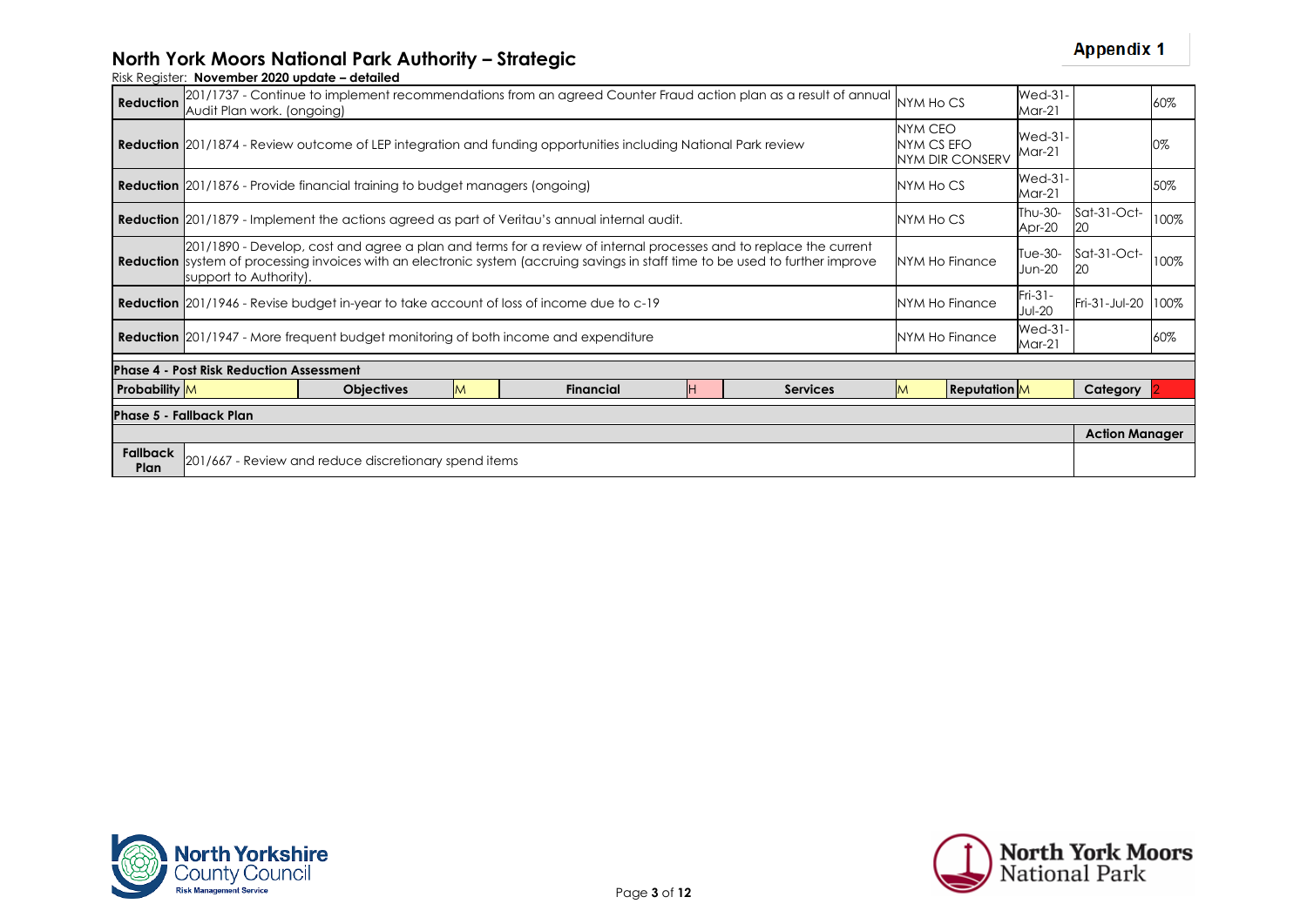| <b>Phase 1 - Identification</b>                                                            |                                                                                                                                                                                                                                                                                                                                                                                                                                                                                                                                                                                                                                                                                                                                         |                                                 |           |  |                                                                                     |   |                                                                                                                                                                                                                                                                                                 |                                          |                             |                             |                  |                           |
|--------------------------------------------------------------------------------------------|-----------------------------------------------------------------------------------------------------------------------------------------------------------------------------------------------------------------------------------------------------------------------------------------------------------------------------------------------------------------------------------------------------------------------------------------------------------------------------------------------------------------------------------------------------------------------------------------------------------------------------------------------------------------------------------------------------------------------------------------|-------------------------------------------------|-----------|--|-------------------------------------------------------------------------------------|---|-------------------------------------------------------------------------------------------------------------------------------------------------------------------------------------------------------------------------------------------------------------------------------------------------|------------------------------------------|-----------------------------|-----------------------------|------------------|---------------------------|
| <b>Risk</b><br><b>Number</b>                                                               | 201/488                                                                                                                                                                                                                                                                                                                                                                                                                                                                                                                                                                                                                                                                                                                                 | <b>Risk Title</b>                               |           |  | 201/488 - Marine and Terrestrial Wildlife and Biodiversity                          |   |                                                                                                                                                                                                                                                                                                 | <b>Risk</b><br>Owner                     | NYM CEO                     |                             | Manager          | NYM DIR<br><b>CONSERV</b> |
| Description                                                                                |                                                                                                                                                                                                                                                                                                                                                                                                                                                                                                                                                                                                                                                                                                                                         |                                                 |           |  | variety of species, loss of reputation and financial impact.                        |   | Failure to increase marine and terrestrial wildlife and biodiversity in the Park resulting in a lesser                                                                                                                                                                                          | <b>Risk</b><br>Group                     |                             |                             | <b>Risk Type</b> |                           |
| <b>Phase 2 - Current Assessment</b>                                                        |                                                                                                                                                                                                                                                                                                                                                                                                                                                                                                                                                                                                                                                                                                                                         |                                                 |           |  |                                                                                     |   |                                                                                                                                                                                                                                                                                                 |                                          |                             |                             |                  |                           |
|                                                                                            | Delivery plans formulated and responsibility for delivery linked into annual appraisal system for individuals; using established delivery process<br>and ways of working (agreed NPA grant procedures/criteria) compliant with state aid requirements; holding regular team meetings to review<br>progress and share good practice; making most of established working relationships with partners and land managers; have additional<br><b>Current Control Measures</b><br>capacity if required through local consultants; externally funded schemes contributing to wildlife corridor delivery, original rationales in place<br>against which can judge progress of delivery; annual reporting to Members via NPA/Scrutiny Committee. |                                                 |           |  |                                                                                     |   |                                                                                                                                                                                                                                                                                                 |                                          |                             |                             |                  |                           |
| Probability H                                                                              |                                                                                                                                                                                                                                                                                                                                                                                                                                                                                                                                                                                                                                                                                                                                         | <b>Objectives</b>                               | <b>IH</b> |  | <b>Financial</b>                                                                    | M | <b>Services</b>                                                                                                                                                                                                                                                                                 | M                                        | Reputation M                |                             | Category         |                           |
| <b>Phase 3 - Risk Reduction Actions</b>                                                    |                                                                                                                                                                                                                                                                                                                                                                                                                                                                                                                                                                                                                                                                                                                                         |                                                 |           |  |                                                                                     |   |                                                                                                                                                                                                                                                                                                 |                                          |                             |                             |                  |                           |
|                                                                                            |                                                                                                                                                                                                                                                                                                                                                                                                                                                                                                                                                                                                                                                                                                                                         |                                                 |           |  |                                                                                     |   |                                                                                                                                                                                                                                                                                                 |                                          | <b>Action Manager</b>       | Action by                   | Completed        | $\%$                      |
|                                                                                            |                                                                                                                                                                                                                                                                                                                                                                                                                                                                                                                                                                                                                                                                                                                                         |                                                 |           |  | Reduction 201/23 - Refresh a Forward Delivery Plan to deliver Business Plan targets |   |                                                                                                                                                                                                                                                                                                 | NYM DIR CONSERV<br>NYM Ho Nat Env        |                             | Tue-31-Mar-<br>20           | Tue-31-Mar-20    | 100%                      |
| <b>Reduction</b>                                                                           |                                                                                                                                                                                                                                                                                                                                                                                                                                                                                                                                                                                                                                                                                                                                         | appraisals and monitored closely                |           |  |                                                                                     |   | 201/24 - Discuss and agree individuals' delivery plans for the next year; Plans agreed through                                                                                                                                                                                                  | <b>NYM DIR CONSERV</b><br>NYM Ho Nat Env |                             | Tue-31-Mar-<br>20           | Tue-31-Mar-20    | 100%                      |
| <b>Reduction</b>                                                                           |                                                                                                                                                                                                                                                                                                                                                                                                                                                                                                                                                                                                                                                                                                                                         | change is sustainable (ongoing)                 |           |  |                                                                                     |   | 201/25 - Review rationales to make sure that they are up to date with the ecological priorities of<br>the North York Moors, current best practice and new understanding of target species<br>requirements, whilst at the same time ensuring no harm is caused to non-target species and         | NYM DIR CONSERV<br>NYM Ho Nat Env        |                             | Wed-31-<br>$Mar-21$         |                  | 70%                       |
|                                                                                            |                                                                                                                                                                                                                                                                                                                                                                                                                                                                                                                                                                                                                                                                                                                                         |                                                 |           |  |                                                                                     |   | <b>Reduction</b> 201/26 - Review Departmental delivery plan progress and budgets on a monthly basis                                                                                                                                                                                             | NYM DIR CONSERV<br>NYM Ho Nat Env        |                             | <b>Wed-31-</b><br>Mar-21    |                  | 75%                       |
|                                                                                            |                                                                                                                                                                                                                                                                                                                                                                                                                                                                                                                                                                                                                                                                                                                                         | encourage a proactive approach                  |           |  |                                                                                     |   | 201/31 - Improve communication/promotion of habitat connectivity concepts and NPA's<br><b>Reduction</b> objectives/progress with NPA staff/Members, farmers and land owners to explain the benefits and NYM DIR CONSERV                                                                         |                                          |                             | Wed-31-<br>$Mar-21$         |                  | 75%                       |
| <b>Reduction</b>                                                                           |                                                                                                                                                                                                                                                                                                                                                                                                                                                                                                                                                                                                                                                                                                                                         | Bransdale opportunities to be continued         |           |  |                                                                                     |   | 201/32 - Continue to look for opportunities to deliver effectively on a large scale and think<br>strategically, whilst maintaining a legally compliant and value for money approach; Ongoing<br>through Ryevitalise and early thoughts for s106; also discussions with National Trust regarding | NYM DIR CONSERV<br>NYM Ho Nat Env        |                             | $Wed-31-$<br>$Mar-21$       |                  | 75%                       |
| <b>Reduction</b>                                                                           |                                                                                                                                                                                                                                                                                                                                                                                                                                                                                                                                                                                                                                                                                                                                         | and the ELMS and look for further opportunities |           |  |                                                                                     |   | 201/34 - Continue to review our approach and priority for this area following Brexit, Ryevitalise                                                                                                                                                                                               | NYM DIR CONSERV                          |                             | <b>Wed-31-</b><br>$M$ ar-21 |                  | 75%                       |
| <b>Reduction</b>                                                                           | <b>Park Purposes</b>                                                                                                                                                                                                                                                                                                                                                                                                                                                                                                                                                                                                                                                                                                                    |                                                 |           |  |                                                                                     |   | 201/190 - Work with others including Natural England to ensure their activities are aligned with                                                                                                                                                                                                | NYM DIR CONSERV                          |                             | <b>Wed-31-</b><br>$M$ ar-21 |                  | 50%                       |
| <b>Reduction</b> 201/191 - Ensure forest design plans deliver Park Purposes                |                                                                                                                                                                                                                                                                                                                                                                                                                                                                                                                                                                                                                                                                                                                                         |                                                 |           |  |                                                                                     |   | NYM DIR CONSERV                                                                                                                                                                                                                                                                                 |                                          | <b>Wed-31-</b><br>$M$ ar-21 |                             | 50%              |                           |
| Reduction 201/192 - Press DEFRA to include wildlife in the 8 point plan for National Parks |                                                                                                                                                                                                                                                                                                                                                                                                                                                                                                                                                                                                                                                                                                                                         |                                                 |           |  |                                                                                     |   |                                                                                                                                                                                                                                                                                                 | NYM DIR CONSERV                          |                             | <b>Wed-31-</b><br>$Mar-21$  |                  | 50%                       |
|                                                                                            | <b>Phase 4 - Post Risk Reduction Assessment</b>                                                                                                                                                                                                                                                                                                                                                                                                                                                                                                                                                                                                                                                                                         |                                                 |           |  |                                                                                     |   |                                                                                                                                                                                                                                                                                                 |                                          |                             |                             |                  |                           |
| Probability M                                                                              |                                                                                                                                                                                                                                                                                                                                                                                                                                                                                                                                                                                                                                                                                                                                         | Objectives H                                    |           |  | <b>Financial</b>                                                                    | M | <b>Services</b>                                                                                                                                                                                                                                                                                 |                                          | <b>Reputation</b>           |                             | Category         |                           |
| Phase 5 - Fallback Plan                                                                    |                                                                                                                                                                                                                                                                                                                                                                                                                                                                                                                                                                                                                                                                                                                                         |                                                 |           |  |                                                                                     |   |                                                                                                                                                                                                                                                                                                 |                                          |                             |                             |                  |                           |



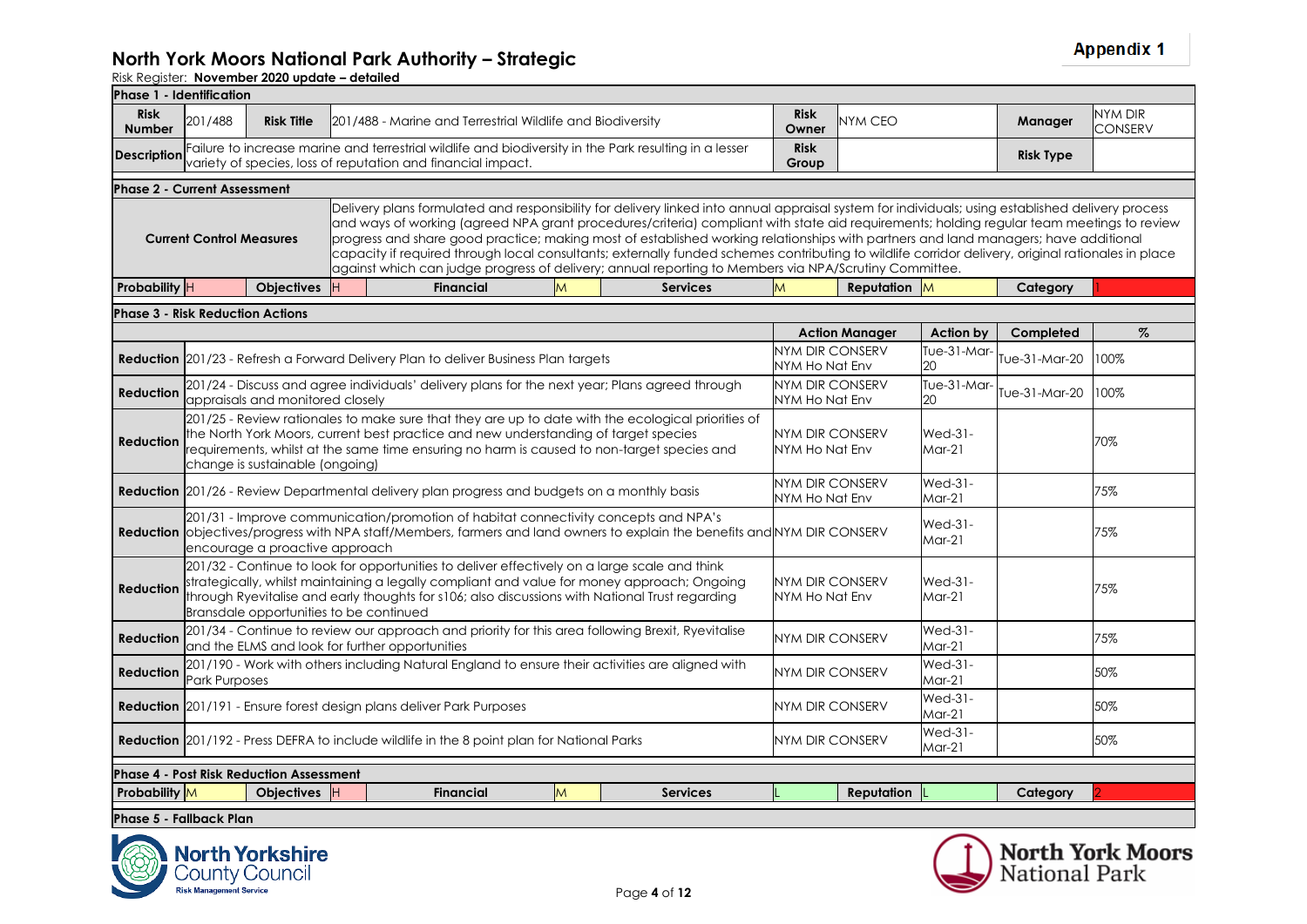|          | Aanaae |
|----------|--------|
| Fallback |        |
| Plan     |        |



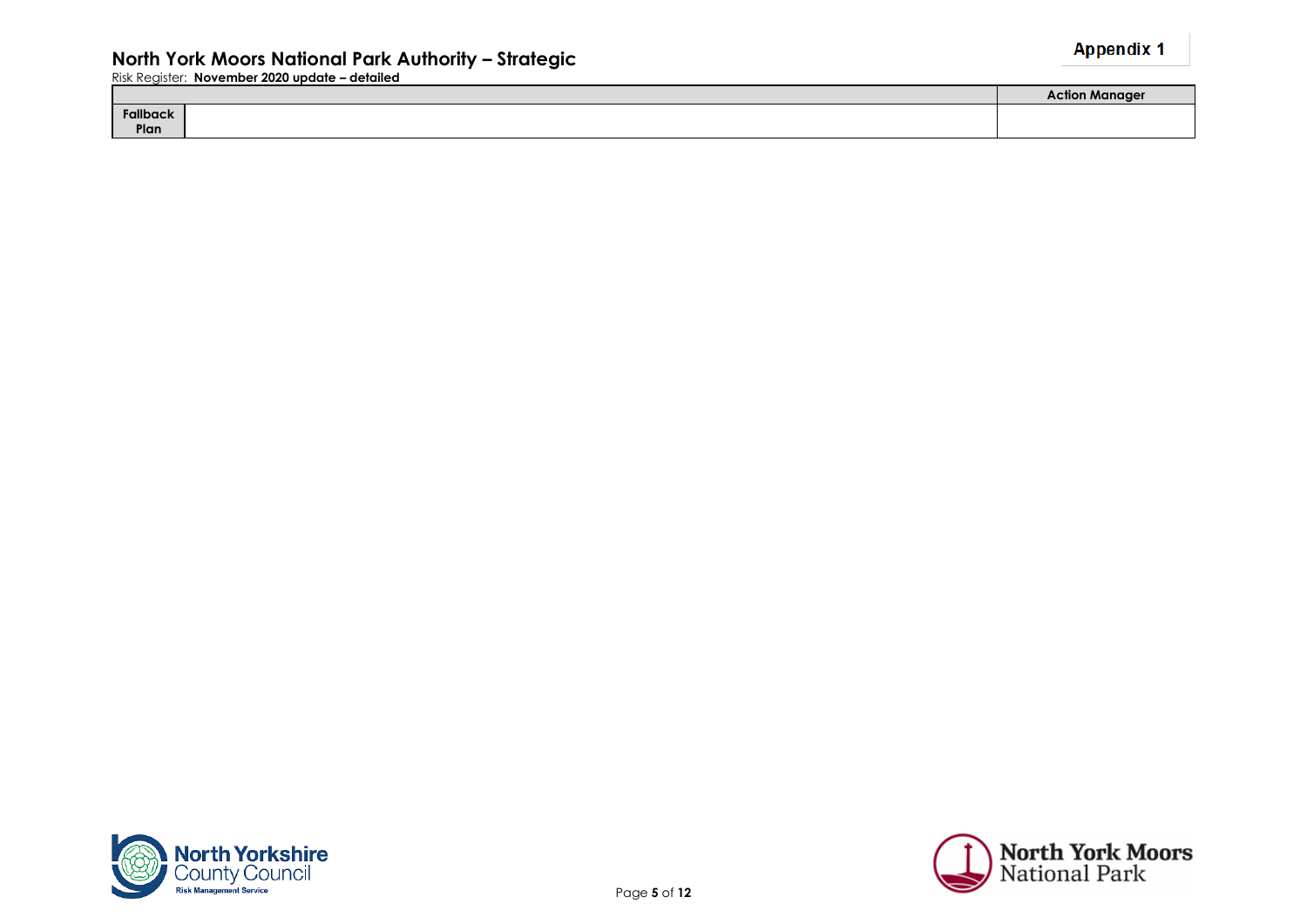#### **North York Moors National Park Authority – Strategic**

|                              | <b>Phase 1 - Identification</b>         |                                                     |    |                                                                                                                                                                                                                                                                                                                                                                                                                                                                                                |   |                                                                                                                                                                                                                                                                                                                                                                                                                                                                                                             |                                    |                       |                             |                   |                           |
|------------------------------|-----------------------------------------|-----------------------------------------------------|----|------------------------------------------------------------------------------------------------------------------------------------------------------------------------------------------------------------------------------------------------------------------------------------------------------------------------------------------------------------------------------------------------------------------------------------------------------------------------------------------------|---|-------------------------------------------------------------------------------------------------------------------------------------------------------------------------------------------------------------------------------------------------------------------------------------------------------------------------------------------------------------------------------------------------------------------------------------------------------------------------------------------------------------|------------------------------------|-----------------------|-----------------------------|-------------------|---------------------------|
| <b>Risk</b><br><b>Number</b> | 201/527                                 | <b>Risk Title</b>                                   |    | 201/527 - Capacity and Resilience                                                                                                                                                                                                                                                                                                                                                                                                                                                              |   |                                                                                                                                                                                                                                                                                                                                                                                                                                                                                                             | <b>Risk</b><br>Owner               | NYM CEO               |                             | Manager           | <b>NYM</b><br>Mgt<br>Team |
|                              |                                         | some key staff members are significantly stretched. |    | A lack of capacity and Resilience (including decision making and prioritisation) within the Authority to support the<br>ambitious externally funded work programme and Business Plan aspirations. This results in the potential not to<br>Description on the health and wellbeing of staff. The c-19 pandemic has significantly exacerbated potential risks, resulting in<br>operational effects of the pandemic. Responsibility for managing the Authority's response has fallen unevenly and |   | effectively and efficiently plan/work smarter and further National Park purposes, reducing service quality and impact<br>greater difficulties in ensuring effective communication, staff time being diverted away from BP targets to managing                                                                                                                                                                                                                                                               | <b>Risk</b><br>Group               |                       |                             | <b>Risk Type</b>  |                           |
|                              | <b>Phase 2 - Current Assessment</b>     |                                                     |    |                                                                                                                                                                                                                                                                                                                                                                                                                                                                                                |   |                                                                                                                                                                                                                                                                                                                                                                                                                                                                                                             |                                    |                       |                             |                   |                           |
|                              | <b>Current Control Measures</b>         |                                                     |    | workload through the formal appraisal scheme.                                                                                                                                                                                                                                                                                                                                                                                                                                                  |   | Business Plan to 2021 is very clear about the Authority's priorities; SLT now firmly established; some resilience and capacity in<br>key areas has been established (e.g finance and health and safety which are managed via external agreements). Use of<br>reserves for matched funding is carefully planned, prioritised and regularly reported to Members. There is a developing<br>understanding of the impact our changing budget is having on core areas of work; there is some active management of |                                    |                       |                             |                   |                           |
| Probability H                |                                         | <b>Objectives</b>                                   | H. | <b>Financial</b>                                                                                                                                                                                                                                                                                                                                                                                                                                                                               | M | <b>Services</b>                                                                                                                                                                                                                                                                                                                                                                                                                                                                                             | H.                                 | <b>Reputation</b>     |                             | Category          |                           |
|                              | <b>Phase 3 - Risk Reduction Actions</b> |                                                     |    |                                                                                                                                                                                                                                                                                                                                                                                                                                                                                                |   |                                                                                                                                                                                                                                                                                                                                                                                                                                                                                                             |                                    |                       |                             |                   |                           |
|                              |                                         |                                                     |    |                                                                                                                                                                                                                                                                                                                                                                                                                                                                                                |   |                                                                                                                                                                                                                                                                                                                                                                                                                                                                                                             |                                    | <b>Action Manager</b> | Action<br>by                | Completed         | $\%$                      |
| Reduction                    |                                         | carry out cross team working (ongoing)              |    |                                                                                                                                                                                                                                                                                                                                                                                                                                                                                                |   | 201/1734 - Ensure understanding of resource gaps and ability to fill those gaps and encourage and support teams to                                                                                                                                                                                                                                                                                                                                                                                          | NYM Members<br>NYM Mgt Team        |                       | $Wed-31$<br>$Mar-21$        |                   | 60%                       |
| Reduction                    |                                         |                                                     |    | strategic requirements and use to inform strategic workforce development plan                                                                                                                                                                                                                                                                                                                                                                                                                  |   | 201/1735 - Perform an analysis of current workforce to include succession planning and recruitment based on future                                                                                                                                                                                                                                                                                                                                                                                          | NYM Mgt Team                       |                       | <b>Wed-31-</b><br>$Mar-21$  |                   | 0%                        |
| Reduction                    | (ongoing)                               |                                                     |    |                                                                                                                                                                                                                                                                                                                                                                                                                                                                                                |   | 201/1736 - Members and senior officers to ensure that the focus of work is on delivering previously agreed BP targets                                                                                                                                                                                                                                                                                                                                                                                       | <b>NYM Members</b><br>NYM Mgt Team |                       | <b>Wed-31-</b><br>$Mar-21$  |                   | 60%                       |
| Reduction                    |                                         |                                                     |    | 201/1745 - Continue to articulate the message to all staff and Members about the complexity and apparent<br>contradictions' in our budget so these are clearly understood (ongoing)                                                                                                                                                                                                                                                                                                            |   |                                                                                                                                                                                                                                                                                                                                                                                                                                                                                                             | NYM Mgt Team                       |                       | <b>Wed-31-</b><br>$Mar-21$  |                   | 60%                       |
| <b>Reduction</b>             |                                         |                                                     |    | 201/1746 - Continue to develop the financial collaboration agreement, (with additional resources from 1 April 2020)<br>to ensure that information is timely, clear and understood by all involved                                                                                                                                                                                                                                                                                              |   |                                                                                                                                                                                                                                                                                                                                                                                                                                                                                                             | NYM CEO                            |                       | $Wed-31-$<br>$Mar-21$       |                   | 60%                       |
| Reduction                    | Departments (ongoing)                   |                                                     |    | 201/1880 - Ensure that there is effective communication, liaison and integrated working between teams in different                                                                                                                                                                                                                                                                                                                                                                             |   |                                                                                                                                                                                                                                                                                                                                                                                                                                                                                                             | NYM Mgt Team                       |                       | <b>Wed-31-</b><br>$M$ ar-21 |                   | 25%                       |
| Reduction                    | <b>Business Plan targets</b>            |                                                     |    |                                                                                                                                                                                                                                                                                                                                                                                                                                                                                                |   | 201/1881 - Ensure that annual Departmental Action Plans focus teams and individuals on essential work relating to the                                                                                                                                                                                                                                                                                                                                                                                       |                                    | NYM Mgt Team          | $Wed-1-$<br>Apr-20          | Wed-1-Apr-<br>20  | 100%                      |
| <b>Reduction</b>             | months                                  |                                                     |    |                                                                                                                                                                                                                                                                                                                                                                                                                                                                                                |   | 201/1886 - Ensure that the legal services contract with Scarborough BC is renewed from 1 April 2020 for a period of 18                                                                                                                                                                                                                                                                                                                                                                                      | NYM Ho CS                          |                       | Tue- $31-$<br>Mar-20        | Tue-31-Mar-<br>20 | 100%                      |
|                              |                                         |                                                     |    | Reduction 201/1887 - Carry out and complete a recruitment exercise to appoint to the post of Chief Executive                                                                                                                                                                                                                                                                                                                                                                                   |   |                                                                                                                                                                                                                                                                                                                                                                                                                                                                                                             | NYM HO CS                          |                       | Tue-30-<br><b>Jun-20</b>    | Tue-30-Jun-<br>20 | 100%                      |
| <b>Reduction</b>             |                                         | Management Plan to take place later in 2021)        |    | 201/1888 - Carry out a light touch review of Business Plan (full review and update of the Business Plan and                                                                                                                                                                                                                                                                                                                                                                                    |   |                                                                                                                                                                                                                                                                                                                                                                                                                                                                                                             | NYM Mgt Team                       |                       | Wed-31-<br>$Mar-21$         |                   | 25%                       |
|                              |                                         |                                                     |    | <b>Reduction</b> 201/1889 - Implement the various actions agreed via the Administration Review                                                                                                                                                                                                                                                                                                                                                                                                 |   |                                                                                                                                                                                                                                                                                                                                                                                                                                                                                                             | NYM Ho CS                          |                       | <b>Wed-31-</b><br>$Mar-21$  |                   | 25%                       |



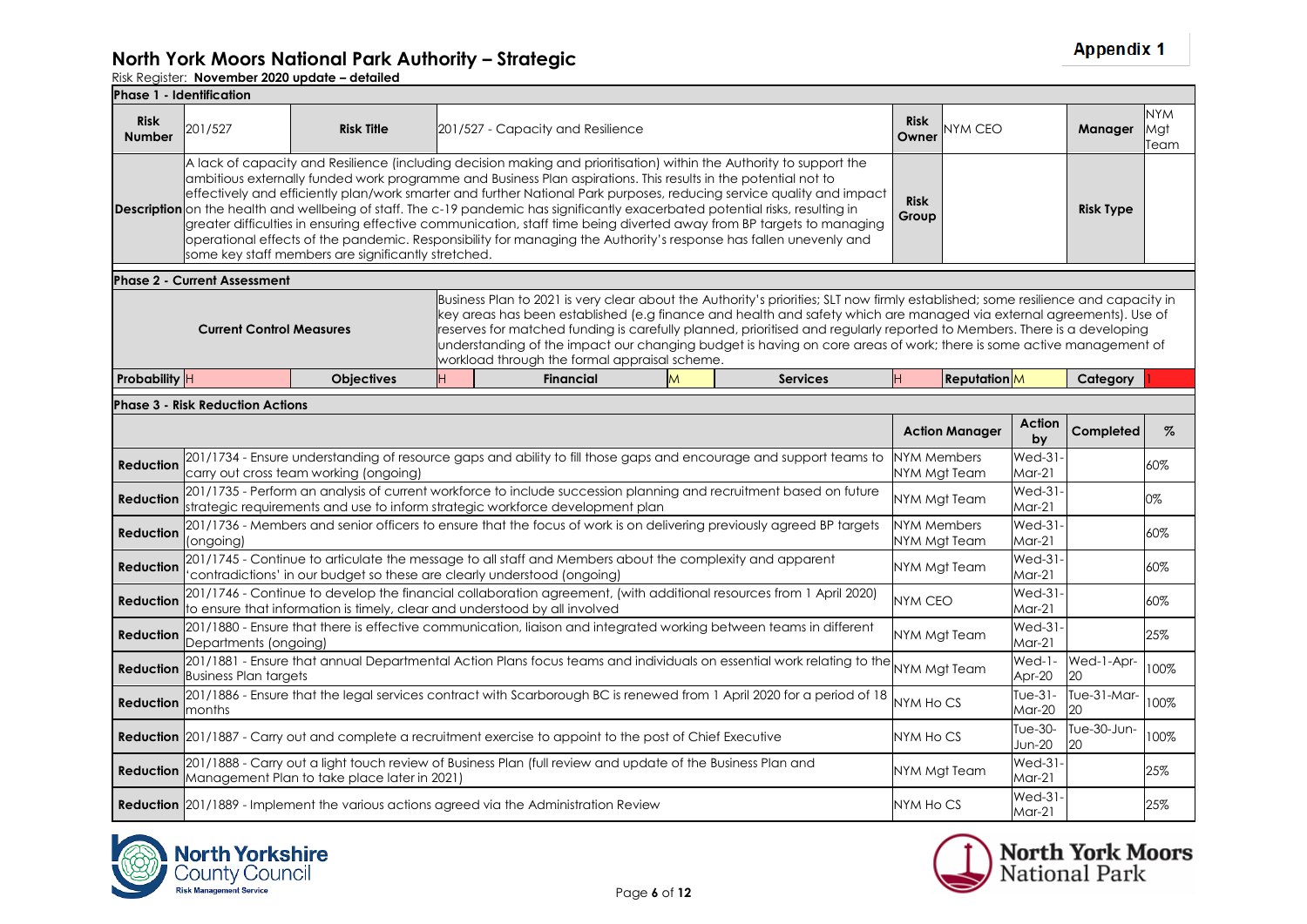| 0%                          |
|-----------------------------|
| Tue-30- Tue-30-Jun-<br>100% |
|                             |
| Category                    |
|                             |
| <b>Action Manager</b>       |
|                             |
|                             |



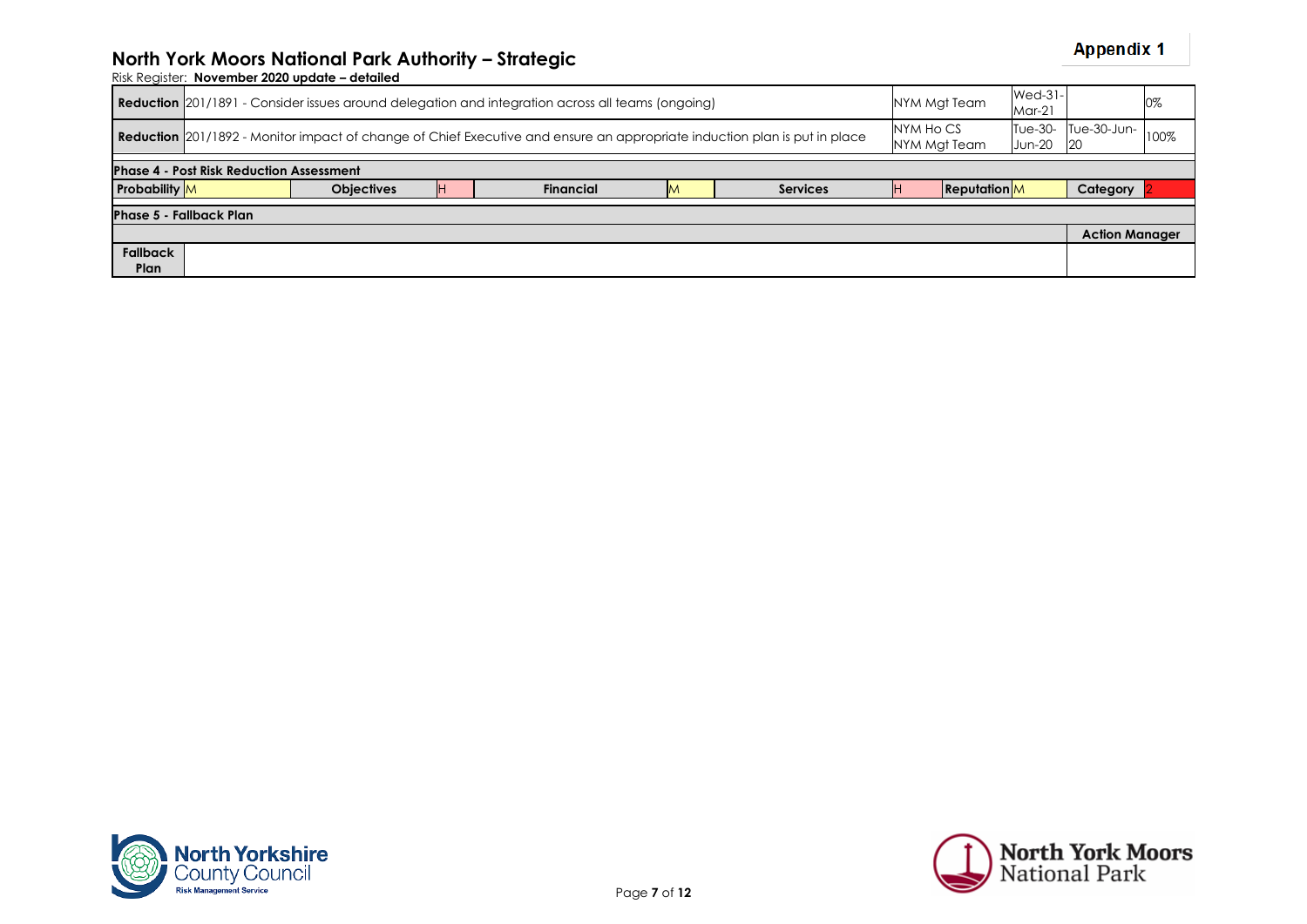| <b>Phase 1 - Identification</b> |                                                                                                                                                                                                                                                                                                                                                                                                                                                                                                                                                                                                              |                                                          |   |                                                                                                                                                                                                                                                                                                                                                                                                                                                                                                                                                                                                                                                         |   |                 |                           |                       |                                         |                         |            |
|---------------------------------|--------------------------------------------------------------------------------------------------------------------------------------------------------------------------------------------------------------------------------------------------------------------------------------------------------------------------------------------------------------------------------------------------------------------------------------------------------------------------------------------------------------------------------------------------------------------------------------------------------------|----------------------------------------------------------|---|---------------------------------------------------------------------------------------------------------------------------------------------------------------------------------------------------------------------------------------------------------------------------------------------------------------------------------------------------------------------------------------------------------------------------------------------------------------------------------------------------------------------------------------------------------------------------------------------------------------------------------------------------------|---|-----------------|---------------------------|-----------------------|-----------------------------------------|-------------------------|------------|
| <b>Risk</b><br><b>Number</b>    | 201/493                                                                                                                                                                                                                                                                                                                                                                                                                                                                                                                                                                                                      | <b>Risk Title</b>                                        |   | 201/493 - Minerals Development Pressure on the Park                                                                                                                                                                                                                                                                                                                                                                                                                                                                                                                                                                                                     |   |                 | <b>Risk</b><br>Owner      | NYM CEO               |                                         | Manager                 | NYM<br>DoP |
|                                 | Lack of capacity and resources both within the Authority and partner organisations to deal with the complex issues<br>relating to the actual/potential extraction of minerals (conventional, shale gas and potash) resulting in an inability to<br><b>Description</b> effectively assess the environmental impact with the socio economic benefits, negative impact on other Authority<br>work; potential for reputational damage both locally and nationally, legal action, negative financial impact and<br>knock on effects to other work as resources transferred<br><b>Phase 2 - Current Assessment</b> |                                                          |   |                                                                                                                                                                                                                                                                                                                                                                                                                                                                                                                                                                                                                                                         |   |                 |                           |                       | First and Second<br>Purpose & Statutory | <b>Risk Type</b>        |            |
|                                 |                                                                                                                                                                                                                                                                                                                                                                                                                                                                                                                                                                                                              |                                                          |   |                                                                                                                                                                                                                                                                                                                                                                                                                                                                                                                                                                                                                                                         |   |                 |                           |                       |                                         |                         |            |
|                                 | <b>Current Control Measures</b>                                                                                                                                                                                                                                                                                                                                                                                                                                                                                                                                                                              |                                                          |   | Professional advice where appropriate, engagement with partner organisations and other involved bodies, recovery of an<br>element of costs through appropriate mechanisms such as Planning Performance Agreement; Legal and Environmental advisors in<br>place, public meetings held when appropriate, regular advice and reporting to Members, dialogue with Govt and local MPs<br>where appropriate; impact assessment on National Park Purposes and possible mitigation measures carried out, public relations<br>activity, financial planning where appropriate, continued commitment to impartiality and objectivity in the determination process; |   |                 |                           |                       |                                         |                         |            |
| <b>Probability</b> M            |                                                                                                                                                                                                                                                                                                                                                                                                                                                                                                                                                                                                              | <b>Objectives</b>                                        |   | <b>Financial</b>                                                                                                                                                                                                                                                                                                                                                                                                                                                                                                                                                                                                                                        |   | <b>Services</b> | M                         | <b>Reputation</b> $H$ |                                         | Category                |            |
|                                 | <b>Phase 3 - Risk Reduction Actions</b>                                                                                                                                                                                                                                                                                                                                                                                                                                                                                                                                                                      |                                                          |   |                                                                                                                                                                                                                                                                                                                                                                                                                                                                                                                                                                                                                                                         |   |                 |                           |                       |                                         |                         |            |
|                                 |                                                                                                                                                                                                                                                                                                                                                                                                                                                                                                                                                                                                              |                                                          |   |                                                                                                                                                                                                                                                                                                                                                                                                                                                                                                                                                                                                                                                         |   |                 |                           | <b>Action Manager</b> |                                         | Action by Completed     | %          |
| <b>Reduction</b>                | (ongoing)                                                                                                                                                                                                                                                                                                                                                                                                                                                                                                                                                                                                    |                                                          |   | 201/13 - Continue to monitor costs and review adequacy of resources and keep a watch on planning workloads                                                                                                                                                                                                                                                                                                                                                                                                                                                                                                                                              |   |                 | NYM DoP<br>NYM Ho CS      |                       | <b>Wed-31-</b><br>$Mar-21$              |                         | 60%        |
|                                 |                                                                                                                                                                                                                                                                                                                                                                                                                                                                                                                                                                                                              |                                                          |   | Reduction 201/196 - Proactively manage media interest and effectively communicate the National Park's position (ongoing)                                                                                                                                                                                                                                                                                                                                                                                                                                                                                                                                |   |                 | NYM DoP                   |                       | <b>Wed-31-</b><br>$Mar-21$              |                         | 60%        |
| <b>Reduction</b>                |                                                                                                                                                                                                                                                                                                                                                                                                                                                                                                                                                                                                              | officers society and peer groups effectively (ongoing)   |   | 201/199 - Continue to monitor new developments including the Government's moratorium on fracking using planning                                                                                                                                                                                                                                                                                                                                                                                                                                                                                                                                         |   |                 | <b>NYM DoP</b>            |                       | <b>Wed-31-</b><br>$Mar-21$              |                         | 60%        |
|                                 |                                                                                                                                                                                                                                                                                                                                                                                                                                                                                                                                                                                                              |                                                          |   | Reduction 201/201 - Proactive liaison and negotiation with mineral companies wishing to extract in the National Park (ongoing)                                                                                                                                                                                                                                                                                                                                                                                                                                                                                                                          |   |                 | NYM DoP                   |                       | <b>Wed-31-</b><br>$Mar-21$              |                         | 60%        |
|                                 |                                                                                                                                                                                                                                                                                                                                                                                                                                                                                                                                                                                                              |                                                          |   | <b>Reduction</b> 201/863 - Ongoing communications re progress to all stakeholders                                                                                                                                                                                                                                                                                                                                                                                                                                                                                                                                                                       |   |                 | NYM DoP                   |                       | <b>Wed-31-</b><br>Mar-21                |                         | 60%        |
| <b>Reduction</b>                |                                                                                                                                                                                                                                                                                                                                                                                                                                                                                                                                                                                                              |                                                          |   | 201/864 - Maintain access to consultancy assistance to provide professional and technical assistance where needed,<br>as well as access to legal advice where necessary, particularly around Boulby Potash Mining during 2020-21.                                                                                                                                                                                                                                                                                                                                                                                                                       |   |                 | <b>NYM CEO</b><br>NYM DoP |                       | <b>Wed-31-</b><br>Mar-21                |                         | 60%        |
|                                 |                                                                                                                                                                                                                                                                                                                                                                                                                                                                                                                                                                                                              |                                                          |   | Reduction 201/866 - Monitoring compliance with planning permissions and S 106 agreements where applicable (ongoing)                                                                                                                                                                                                                                                                                                                                                                                                                                                                                                                                     |   |                 | <b>NYM DoP</b>            |                       | Wed-31-<br>$Mar-21$                     |                         | 60%        |
| <b>Reduction</b>                |                                                                                                                                                                                                                                                                                                                                                                                                                                                                                                                                                                                                              | maintain continuity of expertise (ongoing)               |   | 201/867 - Monitor performance of specialist professional support and ensure appropriate measures are in place to                                                                                                                                                                                                                                                                                                                                                                                                                                                                                                                                        |   |                 | NYM DoP                   |                       | <b>Wed-31-</b><br>Mar-21                |                         | 60%        |
| <b>Reduction</b>                | our Purposes (ongoing)                                                                                                                                                                                                                                                                                                                                                                                                                                                                                                                                                                                       |                                                          |   | 201/868 - Plan for and seek resources to ensure ability to manage the planning application process and delivery of                                                                                                                                                                                                                                                                                                                                                                                                                                                                                                                                      |   |                 | <b>NYM DoP</b>            |                       | <b>Wed-31-</b><br>Mar-21                |                         | 60%        |
| <b>Reduction</b>                |                                                                                                                                                                                                                                                                                                                                                                                                                                                                                                                                                                                                              |                                                          |   | 201/950 - Completion of a Joint Minerals and Waste Plan. Progress to adoption following consultation on main<br>modifications late 2020/early 2021 and subject to final Inspector's report. Adoption expected Spring 2021.                                                                                                                                                                                                                                                                                                                                                                                                                              |   |                 | NYM DoP                   |                       | <b>Wed-31-</b><br>$Mar-21$              |                         | 75%        |
| <b>Reduction</b>                |                                                                                                                                                                                                                                                                                                                                                                                                                                                                                                                                                                                                              | requirements of a statutory planning Authority (ongoing) |   | 201/1287 - Continue to assess the 'corporate Authority' approach in line with developing government policy and the                                                                                                                                                                                                                                                                                                                                                                                                                                                                                                                                      |   |                 | NYM DoP                   |                       | $Wed-31-$<br>$Mar-21$                   |                         | 60%        |
|                                 | <b>Phase 4 - Post Risk Reduction Assessment</b>                                                                                                                                                                                                                                                                                                                                                                                                                                                                                                                                                              |                                                          |   |                                                                                                                                                                                                                                                                                                                                                                                                                                                                                                                                                                                                                                                         |   |                 |                           |                       |                                         |                         |            |
| Probability M                   |                                                                                                                                                                                                                                                                                                                                                                                                                                                                                                                                                                                                              | <b>Objectives</b>                                        | M | <b>Financial</b>                                                                                                                                                                                                                                                                                                                                                                                                                                                                                                                                                                                                                                        | M | <b>Services</b> |                           | <b>Reputation</b> $H$ |                                         | Category                |            |
|                                 | <b>North Yorkshire</b>                                                                                                                                                                                                                                                                                                                                                                                                                                                                                                                                                                                       |                                                          |   |                                                                                                                                                                                                                                                                                                                                                                                                                                                                                                                                                                                                                                                         |   |                 |                           |                       |                                         | <b>North York Moors</b> |            |



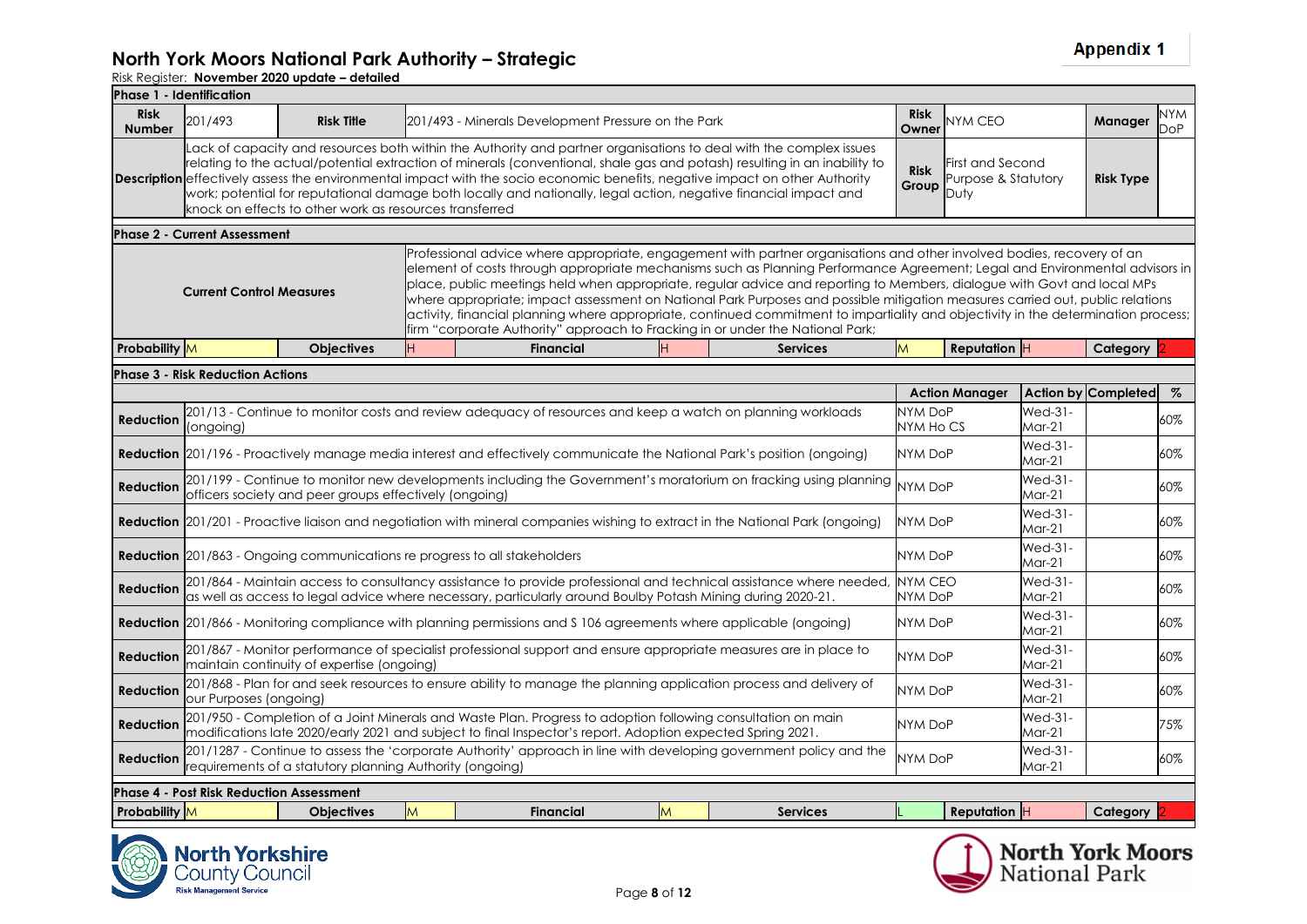| Phase 5<br>- Fallback Plan |                       |
|----------------------------|-----------------------|
|                            | <b>Action Manager</b> |
| Fallback                   |                       |
| Plan                       |                       |



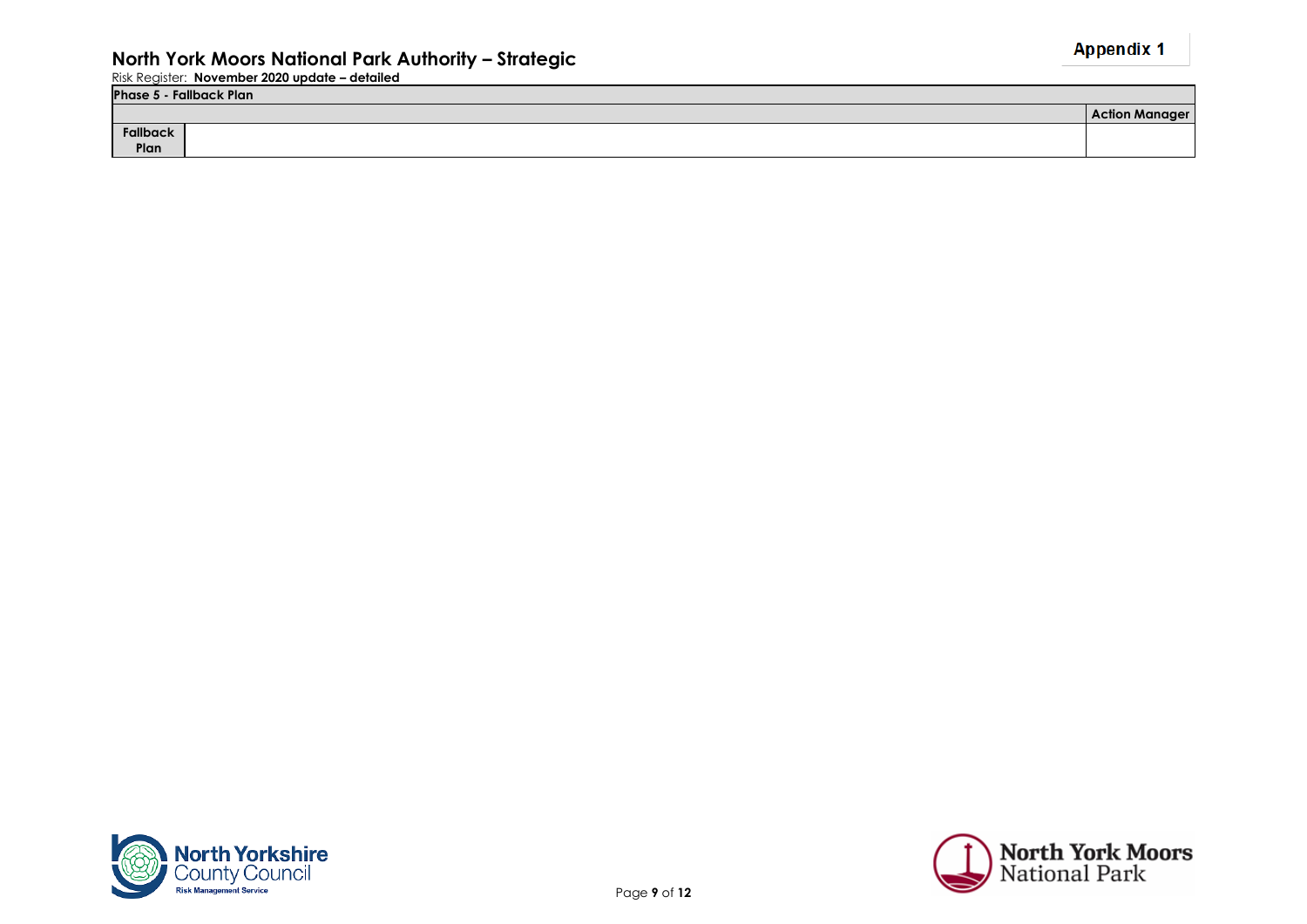| Phase 1 - Identification     |                                         |                                                            |         |                                                                                                                                                                                                                                                                                                                                                                                                                                                                                                                                                                                                                                                                                                                                                                                                                                                                                                                                                                                                                                                                                                                                                                                                                                                                 |   |                 |                      |                   |                  |                     |
|------------------------------|-----------------------------------------|------------------------------------------------------------|---------|-----------------------------------------------------------------------------------------------------------------------------------------------------------------------------------------------------------------------------------------------------------------------------------------------------------------------------------------------------------------------------------------------------------------------------------------------------------------------------------------------------------------------------------------------------------------------------------------------------------------------------------------------------------------------------------------------------------------------------------------------------------------------------------------------------------------------------------------------------------------------------------------------------------------------------------------------------------------------------------------------------------------------------------------------------------------------------------------------------------------------------------------------------------------------------------------------------------------------------------------------------------------|---|-----------------|----------------------|-------------------|------------------|---------------------|
| <b>Risk</b><br><b>Number</b> | 201/203                                 | <b>Risk Title</b>                                          |         | 201/203 - Health and Safety                                                                                                                                                                                                                                                                                                                                                                                                                                                                                                                                                                                                                                                                                                                                                                                                                                                                                                                                                                                                                                                                                                                                                                                                                                     |   |                 | <b>Risk</b><br>Owner | <b>NYM CEO</b>    | <b>Manager</b>   | <b>NYM</b><br>Ho CS |
|                              |                                         | damage and have a strong adverse effect on work programmes |         | Failure to meet Health and Safety statutory requirements and ensure the appropriate culture is embedded in relation<br>to staff, Members, volunteers, visitors and contractors resulting in possible loss of life/serious injuries, prosecution, claims,<br><b>Description</b> media attention, fines. The c-19 pandemic has resulted in significant health and safety issues to manage, using<br>national advice that changes frequently. An outbreak of c-19 amongst staff or volunteers could result in reputational                                                                                                                                                                                                                                                                                                                                                                                                                                                                                                                                                                                                                                                                                                                                         |   |                 | <b>Risk</b><br>Group | Health and Safety | <b>Risk Type</b> |                     |
|                              | <b>Phase 2 - Current Assessment</b>     |                                                            |         |                                                                                                                                                                                                                                                                                                                                                                                                                                                                                                                                                                                                                                                                                                                                                                                                                                                                                                                                                                                                                                                                                                                                                                                                                                                                 |   |                 |                      |                   |                  |                     |
|                              | <b>Current Control Measures</b>         |                                                            | raised; | Health and Safety Group; Health and Safety policies; risk assessments of all activities; annual corporate action plans;<br>periodic reviews (internal and external); responsibility in job descriptions; training; policy and guidance documents; regular<br>managerial monitoring; strengthened reporting processes and checks on compliance; Health and Safety champion and<br>departmental reps on health and safety group which also includes a volunteer; external assessments; standard contract<br>wordings with contractors; volunteers are briefed on H&S Service Level Agreement with NYCC extended to provide<br>additional expert support; routinely discussed at team meetings and Directors meetings; H&S Policies to ensure compliance<br>with legislation reviewed including engaging an external specialist to review the framework periodically; enhanced<br>fraining for Managers; H&S performance assessed by Directors; All Departments have targets to carry out spot checks on<br>staff, volunteers and contractors; Directors have individual spot check targets to support this; contracts/agreements with<br>associate volunteer groups etc agreed; Health and Safety survey results analysed to develop a plan to address any issues |   |                 |                      |                   |                  |                     |
| Probability M                |                                         | <b>Objectives</b>                                          | M       | <b>Financial</b>                                                                                                                                                                                                                                                                                                                                                                                                                                                                                                                                                                                                                                                                                                                                                                                                                                                                                                                                                                                                                                                                                                                                                                                                                                                | M | <b>Services</b> | ΙM                   | <b>Reputation</b> | Category         |                     |
|                              | <b>Phase 3 - Risk Reduction Actions</b> |                                                            |         |                                                                                                                                                                                                                                                                                                                                                                                                                                                                                                                                                                                                                                                                                                                                                                                                                                                                                                                                                                                                                                                                                                                                                                                                                                                                 |   |                 |                      |                   |                  |                     |

|                  |                                                                                                                                                                                                                                                                                                                             | <b>Action Manager</b>                  | Action<br>by       | <b>Completed</b> | $\%$ |
|------------------|-----------------------------------------------------------------------------------------------------------------------------------------------------------------------------------------------------------------------------------------------------------------------------------------------------------------------------|----------------------------------------|--------------------|------------------|------|
| <b>Reduction</b> | 201/193 - Continue SLA with NYCC to provide 'safety net' cover and access to more specialist health and safety<br>expertise; (ongoing)                                                                                                                                                                                      | NYM Ho CS                              | Wed-31<br>$Mar-21$ |                  | 60%  |
| Reduction        | 201/1296 - Ensure volunteers are fully integrated and continue to comply with H&S procedures and practices as the<br>role of the volunteer is extended (ongoing)                                                                                                                                                            | NYM DIR PS<br>NYM Ho CS                | Wed-31<br>$Mar-21$ |                  | 60%  |
| <b>Reduction</b> | 201/1303 - Engage and engender ownership in staff of Health & Safety via a series of different methods e.g. training,<br>bulletin, posters, departmental meetings, team meetings (ongoing)                                                                                                                                  | NYM Ho CS                              | Wed-31<br>$Mar-21$ |                  | 50%  |
|                  | <b>Reduction</b> 201/1305 - Provide information for the progress report to members quarterly to allow scrutiny of actions (ongoing)                                                                                                                                                                                         | NYM Ho CS                              | Wed-31<br>$Mar-21$ |                  | 60%  |
|                  | <b>Reduction</b> 201/1306 - Implement agreed annual health & safety action plan for 2020/21                                                                                                                                                                                                                                 | NYM Ho CS                              | Wed-31<br>$Mar-21$ |                  | 45%  |
| <b>Reduction</b> | 201/1389 - Ensure contracts/agreements are in place with associate volunteer groups, community groups and others<br>prior to commencement of tasks (ongoing)                                                                                                                                                                | NYM DIR PS<br>NYM Ho CS                | Wed-31<br>$Mar-21$ |                  | 60%  |
| <b>Reduction</b> | 201/1741 - Develop and implement a programme of communication on health and safety matters for volunteers, using NYM Ho CS<br>a variety of different communication methods (plan to be developed by 31 May 2020, implementation then ongoing)                                                                               | NYM Ho Vol Service Mar-21              | Wed-31             |                  | 0%   |
|                  | 201/1743 - Assess the effectiveness of volunteer Task Day Leaders (TDL) training by; a) organising regular meetings of<br>Reduction TDLs with h&s as an agenda item; b) regular spot checking of activities which are led by TDLs; c) develop (by 31 May)<br>and implement a timetable for the above 2 activities (ongoing) | NYM Ho CS<br>NYM Ho Vol Service Mar-21 | Wed-31             |                  | 45%  |
| Reduction        | 201/1744 - Assess Corporate Health and Safety Performance using the LGA matrix and take actions as appropriate.<br>(next assessment Oct 2020)                                                                                                                                                                               | NYM Ho CS                              | Wed-31<br>$Mar-21$ |                  | 0%   |



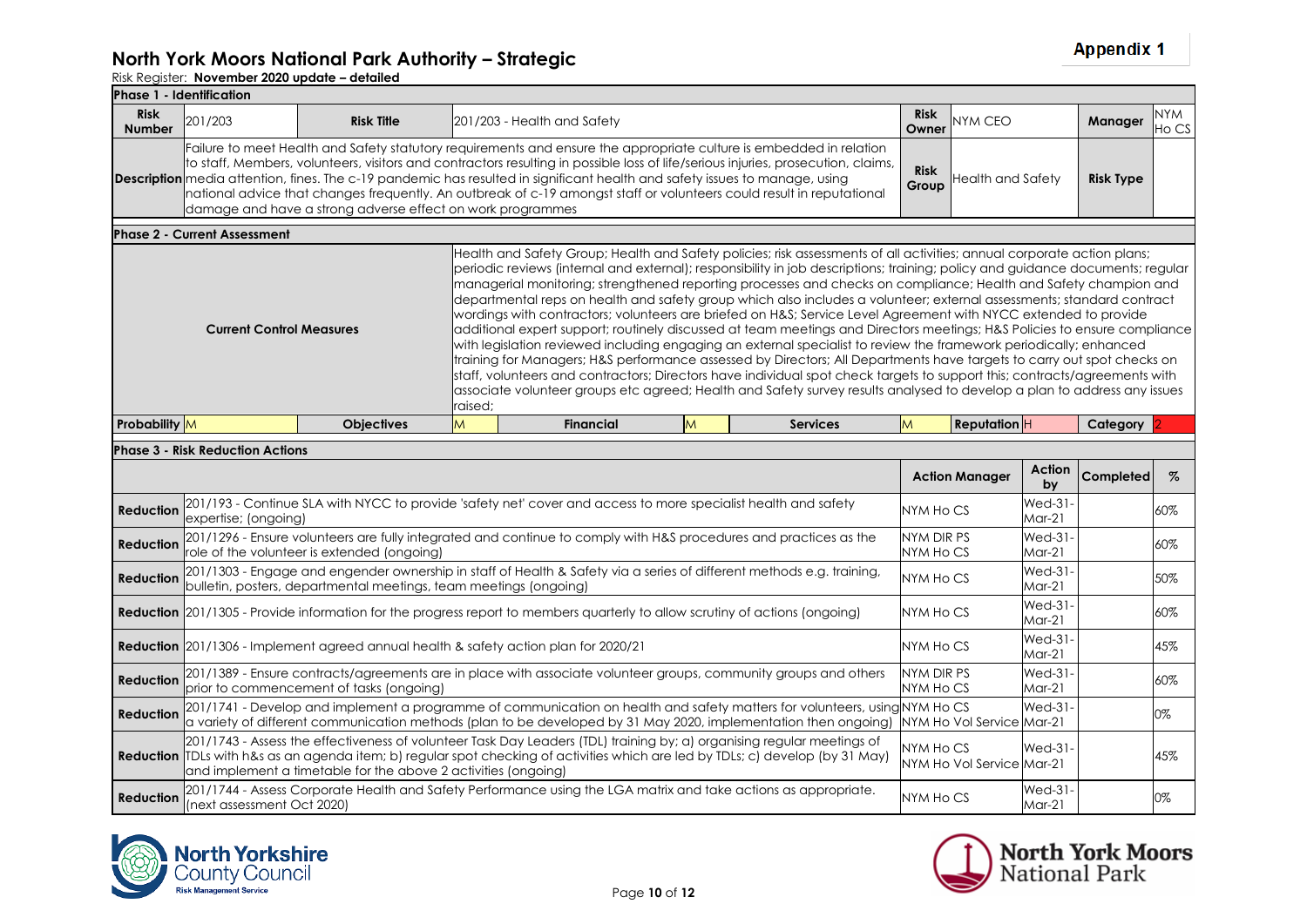## **North York Moors National Park Authority – Strategic**

| <b>Reduction</b>        | Wed-31-<br>201/1747 - Ensure appropriate training is provided to elected Members relating to compliance with H&S procedures<br>NYM Ho CS<br>$Mar-21$<br>and practices                                                                                                                 |                                                                                                                                                                      |           |                                                                                               |                          |                 |     |                                  |                            |                       | 0%  |
|-------------------------|---------------------------------------------------------------------------------------------------------------------------------------------------------------------------------------------------------------------------------------------------------------------------------------|----------------------------------------------------------------------------------------------------------------------------------------------------------------------|-----------|-----------------------------------------------------------------------------------------------|--------------------------|-----------------|-----|----------------------------------|----------------------------|-----------------------|-----|
| Reduction               |                                                                                                                                                                                                                                                                                       | 201/1948 - Ensure that all key tasks are risk assessed in relation to c-19 and that these are reviewed frequently, taking<br>the latest national advice into account | NYM Ho CS |                                                                                               | <b>Wed-31-</b><br>Mar-21 |                 | 60% |                                  |                            |                       |     |
|                         | <b>Reduction</b> 201/1949 - Review the provision of procurement and budgets for c-19 PPE                                                                                                                                                                                              |                                                                                                                                                                      |           |                                                                                               |                          |                 |     |                                  | <b>Wed-31-</b><br>Mar-21   |                       | 60% |
|                         |                                                                                                                                                                                                                                                                                       |                                                                                                                                                                      |           | <b>Reduction</b> 201/1950 - Ensure timely communication of c-19 health and safety information |                          |                 |     | Wed-31-<br>NYM Ho CS<br>$Mar-21$ |                            | 60%                   |     |
|                         | 201/1951 - Managing the effect of greatly increased numbers of visitors to key spots in the National Park. This relates to<br><b>Reduction</b> the health and safety of staff interacting with visitors who may be very assertive, clearing up hazardous waste after<br>busy weekends |                                                                                                                                                                      |           |                                                                                               |                          |                 |     | NYM DIR PS                       | <b>Wed-31-</b><br>$Mar-21$ |                       | 60% |
|                         | <b>Phase 4 - Post Risk Reduction Assessment</b>                                                                                                                                                                                                                                       |                                                                                                                                                                      |           |                                                                                               |                          |                 |     |                                  |                            |                       |     |
| <b>Probability</b> M    |                                                                                                                                                                                                                                                                                       | <b>Objectives</b>                                                                                                                                                    | M         | <b>Financial</b>                                                                              | M                        | <b>Services</b> |     | <b>Reputation</b>                |                            | Category              |     |
|                         | <b>Phase 5 - Fallback Plan</b>                                                                                                                                                                                                                                                        |                                                                                                                                                                      |           |                                                                                               |                          |                 |     |                                  |                            |                       |     |
|                         |                                                                                                                                                                                                                                                                                       |                                                                                                                                                                      |           |                                                                                               |                          |                 |     |                                  |                            | <b>Action Manager</b> |     |
| <b>Fallback</b><br>Plan |                                                                                                                                                                                                                                                                                       |                                                                                                                                                                      |           |                                                                                               |                          |                 |     |                                  |                            |                       |     |



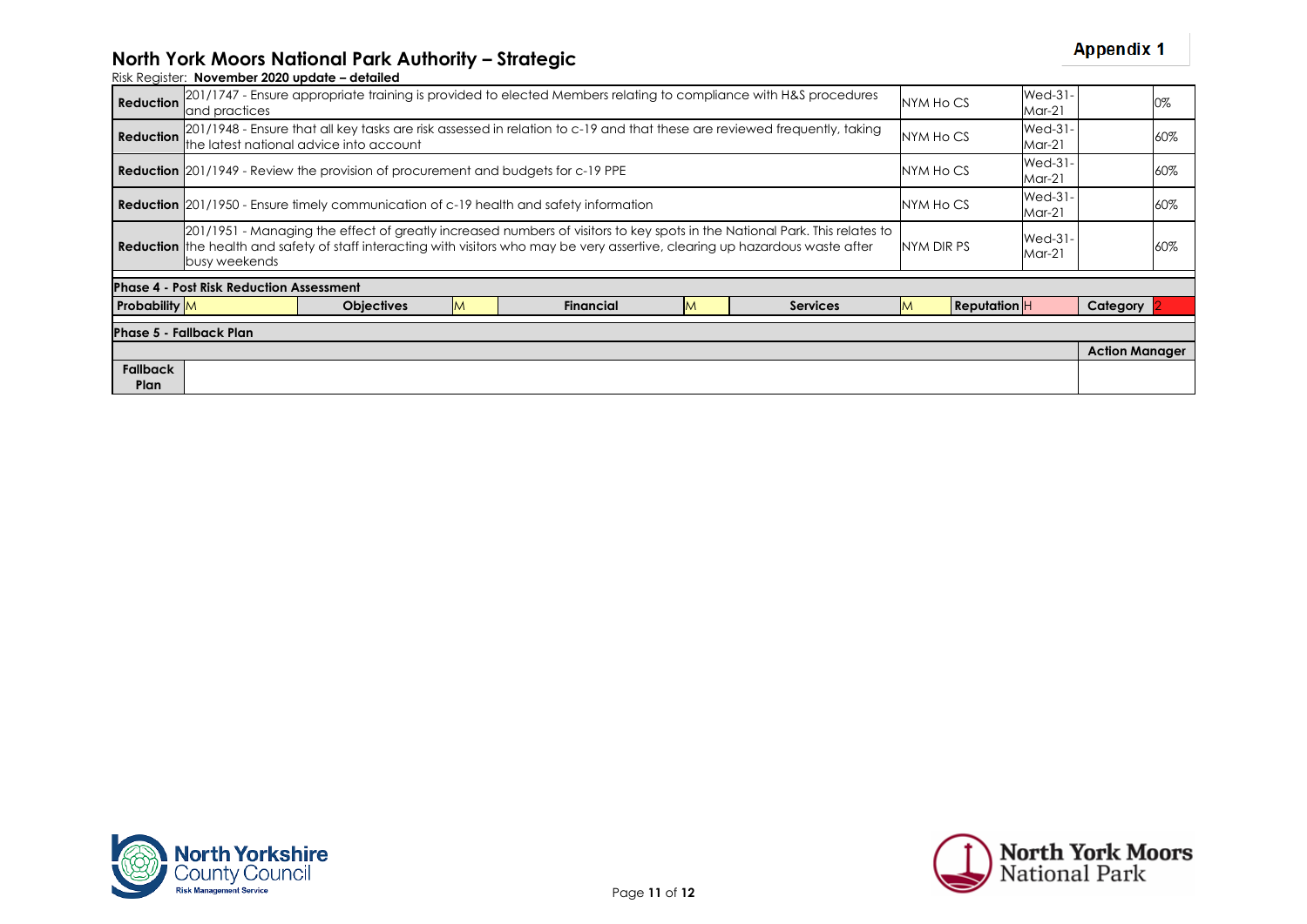#### **North York Moors National Park Authority – Strategic**

|                              | Phase 1 - Identification                                                                                                                                                                                                                                                                                                                                                                                                                                                                                                                                                                                                                                                                                                                                                                                                                                                       |                                                                                                   |   |                                                                                                                                                                                                                                       |   |                 |   |                        |                             |                       |            |
|------------------------------|--------------------------------------------------------------------------------------------------------------------------------------------------------------------------------------------------------------------------------------------------------------------------------------------------------------------------------------------------------------------------------------------------------------------------------------------------------------------------------------------------------------------------------------------------------------------------------------------------------------------------------------------------------------------------------------------------------------------------------------------------------------------------------------------------------------------------------------------------------------------------------|---------------------------------------------------------------------------------------------------|---|---------------------------------------------------------------------------------------------------------------------------------------------------------------------------------------------------------------------------------------|---|-----------------|---|------------------------|-----------------------------|-----------------------|------------|
| <b>Risk</b><br><b>Number</b> | 201/464                                                                                                                                                                                                                                                                                                                                                                                                                                                                                                                                                                                                                                                                                                                                                                                                                                                                        | <b>Risk</b><br><b>Risk Title</b><br>201/464 - Woodsmith Mine - Implementation<br>NYM CEO<br>Owner |   |                                                                                                                                                                                                                                       |   |                 |   |                        |                             | Manager               | NYM<br>DoC |
|                              | Failure to deliver the terms of the Section 106 agreement and effectively manage the planning implementation<br>aspects of the development including any subsequent permissions resulting in adverse national / international<br>publicity and harm to the National Park and local residents.<br>The authority:-<br><b>Risk</b><br><b>Description</b> $\alpha$ fails to meet its obligations as a Planning Authority in discharging Planning Conditions;<br>Strategic<br>Group<br>b) is unable to deliver the mitigating and compensatory elements of the Section 106 and this therefore causes<br>harm to the Park:<br>$\vert c \rangle$ fails to plan sufficiently so that overall scale of dealing with the implementation of the development significantly<br>disrupts the functioning of the rest of the organisation                                                     |                                                                                                   |   |                                                                                                                                                                                                                                       |   |                 |   |                        |                             | <b>Risk Type</b>      |            |
|                              | <b>Phase 2 - Current Assessment</b>                                                                                                                                                                                                                                                                                                                                                                                                                                                                                                                                                                                                                                                                                                                                                                                                                                            |                                                                                                   |   |                                                                                                                                                                                                                                       |   |                 |   |                        |                             |                       |            |
|                              | Compensation/mitigation plan in place; Financial resources available; annually reviewed key contribution security and restoration bond in<br>place; appropriate knowledge and expertise in place; close collaboration to ensure necessary resources are available to achieve alianment of<br>project timetables; Community Forum in place; financial monitoring arrangements in place; strict separation of 106 Sirius monies from core<br><b>Current Control Measures</b><br>resources marketing and tourism plans in place; good relationship and clarity with Third Parties regarding the s106 agreement; arrangements set<br>up for timely completion of annual and occasional legal agreements with both Sirius and with 3rd parties; external audit of management of<br>s106 monies; new project manager recruited; further integration with Conservation team achieved; |                                                                                                   |   |                                                                                                                                                                                                                                       |   |                 |   |                        |                             |                       |            |
| <b>Probability</b> L         |                                                                                                                                                                                                                                                                                                                                                                                                                                                                                                                                                                                                                                                                                                                                                                                                                                                                                | <b>Objectives</b>                                                                                 |   | <b>Financial</b>                                                                                                                                                                                                                      |   | <b>Services</b> |   | Reputation $ H $       |                             | Category              |            |
|                              | <b>Phase 3 - Risk Reduction Actions</b>                                                                                                                                                                                                                                                                                                                                                                                                                                                                                                                                                                                                                                                                                                                                                                                                                                        |                                                                                                   |   |                                                                                                                                                                                                                                       |   |                 |   |                        |                             |                       |            |
|                              |                                                                                                                                                                                                                                                                                                                                                                                                                                                                                                                                                                                                                                                                                                                                                                                                                                                                                |                                                                                                   |   |                                                                                                                                                                                                                                       |   |                 |   | <b>Action Manager</b>  | <b>Action by</b>            | Completed             | $\%$       |
|                              |                                                                                                                                                                                                                                                                                                                                                                                                                                                                                                                                                                                                                                                                                                                                                                                                                                                                                | smoothly as possible (ongoing)                                                                    |   | 201/1628 - Continue to work with Sirius Minerals /or successor company to ensure a positive working relationship to<br>Reduction enable the discharging of planning conditions and the commencement of the development to progress as |   |                 |   | <b>NYM DIR CONSERV</b> | <b>Wed-31-</b><br>$Mar-21$  |                       | 60%        |
| <b>Reduction</b>             | (ongoing)                                                                                                                                                                                                                                                                                                                                                                                                                                                                                                                                                                                                                                                                                                                                                                                                                                                                      |                                                                                                   |   | 201/1738 - Ongoing Implementation of action plan for delivery of all compensatory aspects of \$106 Agreement                                                                                                                          |   |                 |   | <b>NYM DIR CONSERV</b> | Fri-30-Apr-<br>121          |                       | 60%        |
| <b>Reduction</b>             |                                                                                                                                                                                                                                                                                                                                                                                                                                                                                                                                                                                                                                                                                                                                                                                                                                                                                | to major scheme changes (ongoing)                                                                 |   | 201/1739 - Ensure robust processes are followed and seek external advice where risk areas are identified in relation                                                                                                                  |   |                 |   | <b>NYM DIR CONSERV</b> | Fri-30-Apr-<br>21           |                       | 60%        |
|                              |                                                                                                                                                                                                                                                                                                                                                                                                                                                                                                                                                                                                                                                                                                                                                                                                                                                                                |                                                                                                   |   | <b>Reduction</b> 201/1740 - Implementation of the findings of the Tourism Impact Review (ongoing)                                                                                                                                     |   |                 |   | NYM DIR CONSERV        | <b>Wed-31-</b><br>Mar-21    |                       | 60%        |
|                              |                                                                                                                                                                                                                                                                                                                                                                                                                                                                                                                                                                                                                                                                                                                                                                                                                                                                                |                                                                                                   |   | <b>Reduction</b> 201/1873 - Work with major landowners to identify woodland creation sites (ongoing)                                                                                                                                  |   |                 |   | NYM DIR CONSERV        | <b>Wed-31-</b><br>Mar-21    |                       | 60%        |
|                              |                                                                                                                                                                                                                                                                                                                                                                                                                                                                                                                                                                                                                                                                                                                                                                                                                                                                                |                                                                                                   |   | <b>Reduction</b> 201/1893 - Monitor ongoing situation of Sirius Minerals' development funding                                                                                                                                         |   |                 |   | NYM DIR CONSERV        | <b>Wed-31-</b><br>$M$ ar-21 |                       | 60%        |
|                              |                                                                                                                                                                                                                                                                                                                                                                                                                                                                                                                                                                                                                                                                                                                                                                                                                                                                                | <b>Phase 4 - Post Risk Reduction Assessment</b>                                                   |   |                                                                                                                                                                                                                                       |   |                 |   |                        |                             |                       |            |
| Probability L                |                                                                                                                                                                                                                                                                                                                                                                                                                                                                                                                                                                                                                                                                                                                                                                                                                                                                                | <b>Objectives</b>                                                                                 | M | <b>Financial</b>                                                                                                                                                                                                                      | H | <b>Services</b> | M | <b>Reputation</b> $H$  |                             | Category              |            |
|                              | <b>Phase 5 - Fallback Plan</b>                                                                                                                                                                                                                                                                                                                                                                                                                                                                                                                                                                                                                                                                                                                                                                                                                                                 |                                                                                                   |   |                                                                                                                                                                                                                                       |   |                 |   |                        |                             |                       |            |
| <b>Fallback</b><br>Plan      |                                                                                                                                                                                                                                                                                                                                                                                                                                                                                                                                                                                                                                                                                                                                                                                                                                                                                |                                                                                                   |   |                                                                                                                                                                                                                                       |   |                 |   |                        |                             | <b>Action Manager</b> |            |



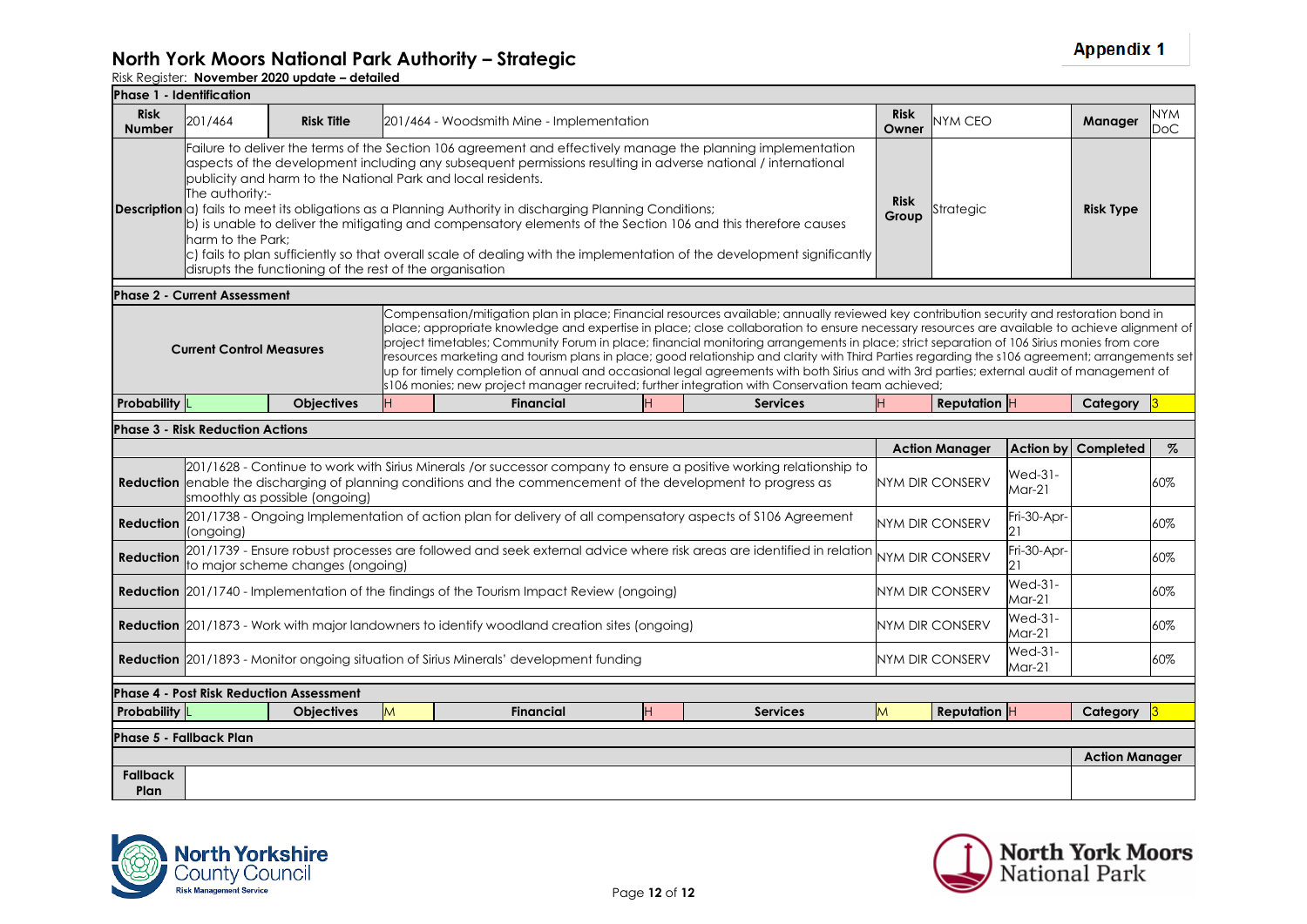Risk Register: **November 2020 update – summary**

|        |                                                                            | Person                                                                                                                                                                                                                                                                                                                                                                                                                                                                                                                                                                                                                                                                                                                                                                                                                                                     | <b>Classification</b>    |                                                                  |     |   |   |   |                |   |                              |                           |   |                |   |                |                |
|--------|----------------------------------------------------------------------------|------------------------------------------------------------------------------------------------------------------------------------------------------------------------------------------------------------------------------------------------------------------------------------------------------------------------------------------------------------------------------------------------------------------------------------------------------------------------------------------------------------------------------------------------------------------------------------------------------------------------------------------------------------------------------------------------------------------------------------------------------------------------------------------------------------------------------------------------------------|--------------------------|------------------------------------------------------------------|-----|---|---|---|----------------|---|------------------------------|---------------------------|---|----------------|---|----------------|----------------|
|        |                                                                            |                                                                                                                                                                                                                                                                                                                                                                                                                                                                                                                                                                                                                                                                                                                                                                                                                                                            |                          |                                                                  | Pre |   |   |   |                |   | <b>RR</b>                    | Post                      |   |                |   |                |                |
| Change | <b>Risk Title</b>                                                          | <b>Risk Description</b>                                                                                                                                                                                                                                                                                                                                                                                                                                                                                                                                                                                                                                                                                                                                                                                                                                    | <b>Risk</b>              | <b>Risk</b><br>Owner   Manager   Prob Obj   Fin Serv Rep Cat RRs |     |   |   |   |                |   | <b>Next</b><br><b>Action</b> | Prob Obj Fin Serv Rep Cat |   |                |   |                |                |
| ◀▶     | 201/560 - Climate<br>Change<br>Arrangements for<br>the Park Authority      | Failure to achieve net carbon zero or positive for the<br>National Park Authority by 2030 resulting in inability to<br>meet public expectations, and management of impact<br>of extreme climate events.                                                                                                                                                                                                                                                                                                                                                                                                                                                                                                                                                                                                                                                    | <b>NYM</b><br>CEO        |                                                                  | H   | M | L | M | H              | 1 | 11 31/03/2021                | M                         | M | L.             | M | H              | $\overline{2}$ |
|        | 201/158 - Financial<br>Strategy                                            | Failure to implement the Medium Term Financial Strategy<br>with sufficient resilience. Significant loss of income due to<br>ongoing c-19 pandemic, failure to spend remaining<br>budget on time due to c-19 restrictions and consequent<br>failure to deliver agreed outputs. National financial issues<br>as a result of c-19 adversely affecting future levels of<br>National Park Grant and availability of external funding<br>opportunities. Failure to continue to develop and<br>implement the Income generation strategy and property<br>strategy. Failure to detect and act upon fraudulent or<br>corrupt activity. Such failures may result in limiting the<br>ability to deliver statutory purposes and financial loss to<br>the Authority. Increasing external uncertainty may<br>become a more significant factor over the next 12<br>months. | <b>NYM</b><br>CEO        | NYM Ho<br>CS                                                     | H   | M | H | M | H              |   | 14 31/03/2021                | M                         | M | H              | M | M.             | 2              |
|        | 201/488 - Marine<br>and Terrestrial<br>Wildlife and<br><b>Biodiversity</b> | Failure to increase marine and terrestrial wildlife and<br>biodiversity in the Park resulting in a lesser variety of<br>species, loss of reputation and financial impact.                                                                                                                                                                                                                                                                                                                                                                                                                                                                                                                                                                                                                                                                                  | <b>NYM</b><br>CEO        | NYM DIR<br><b>CONSERV</b>                                        | H   | H | M | M | M <sub>1</sub> |   | 10 31/03/2021                | M                         | H | M <sub>l</sub> |   |                | $\overline{2}$ |
|        | 201/527 - Capacity<br>and Resilience                                       | A lack of capacity and Resilience (including decision<br>making and prioritisation) within the Authority to support<br>the ambitious externally funded work programme and<br>Business Plan aspirations. This results in the potential not to<br>effectively and efficiently plan/work smarter and further<br>National Park purposes, reducing service quality and<br>impact on the health and wellbeing of staff. The c-19<br>pandemic has significantly exacerbated potential risks,<br>resulting in greater difficulties in ensuring effective<br>communication, staff time being diverted away from BP<br>targets to managing operational effects of the<br>pandemic. Responsibility for managing the Authority's<br>response has fallen unevenly and some key staff<br>members are significantly stretched.                                            | <b>NYM</b><br><b>CEO</b> | NYM Mgt<br>Team                                                  | H   | H | M | H | M              |   | 13 31/03/2021                | M                         | H | M <sub>1</sub> | H | M <sub>1</sub> | $\overline{2}$ |